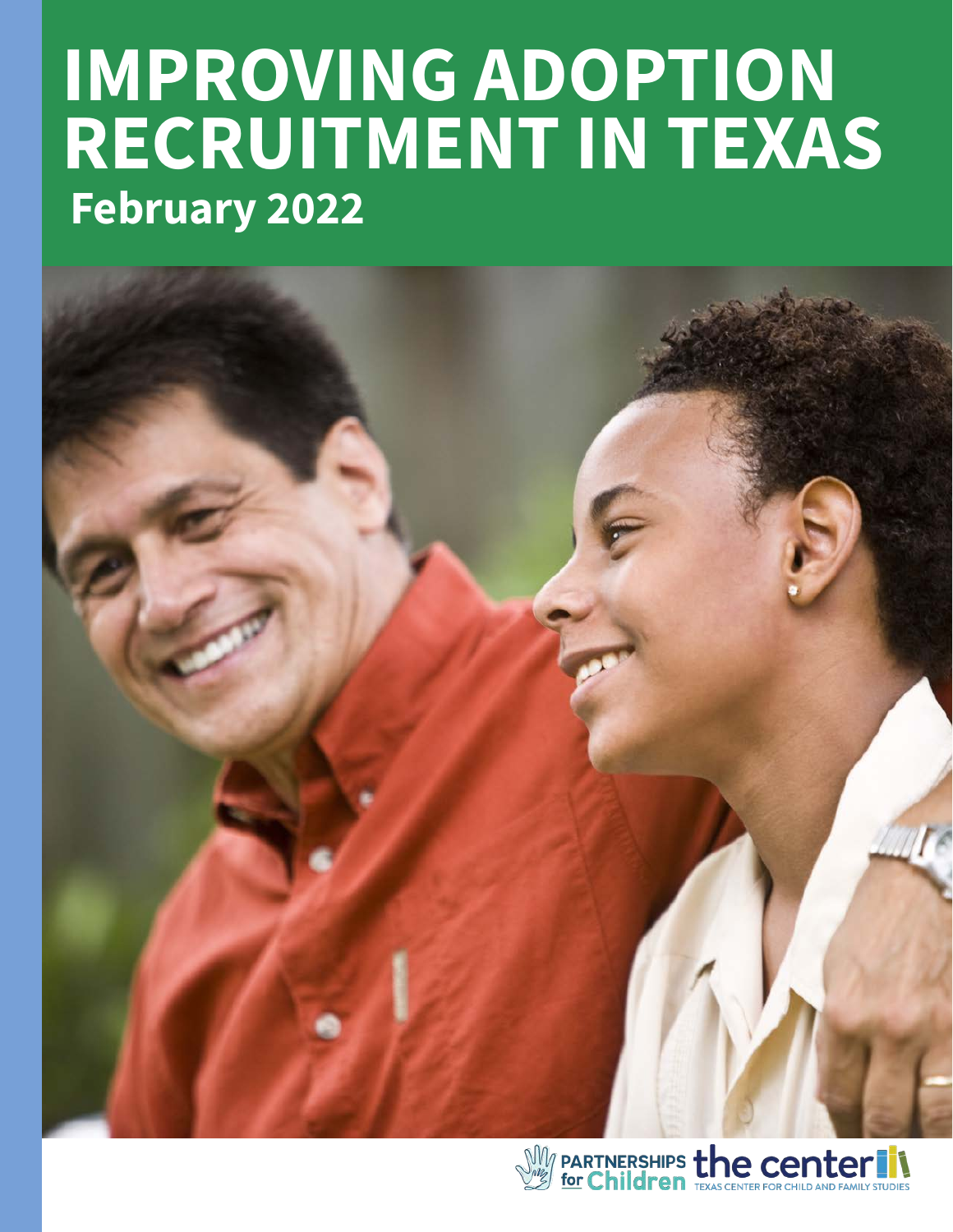**This report was developed through a collaborative partnership between the Texas Center for Child and Family Studies and Partnerships for Children.**



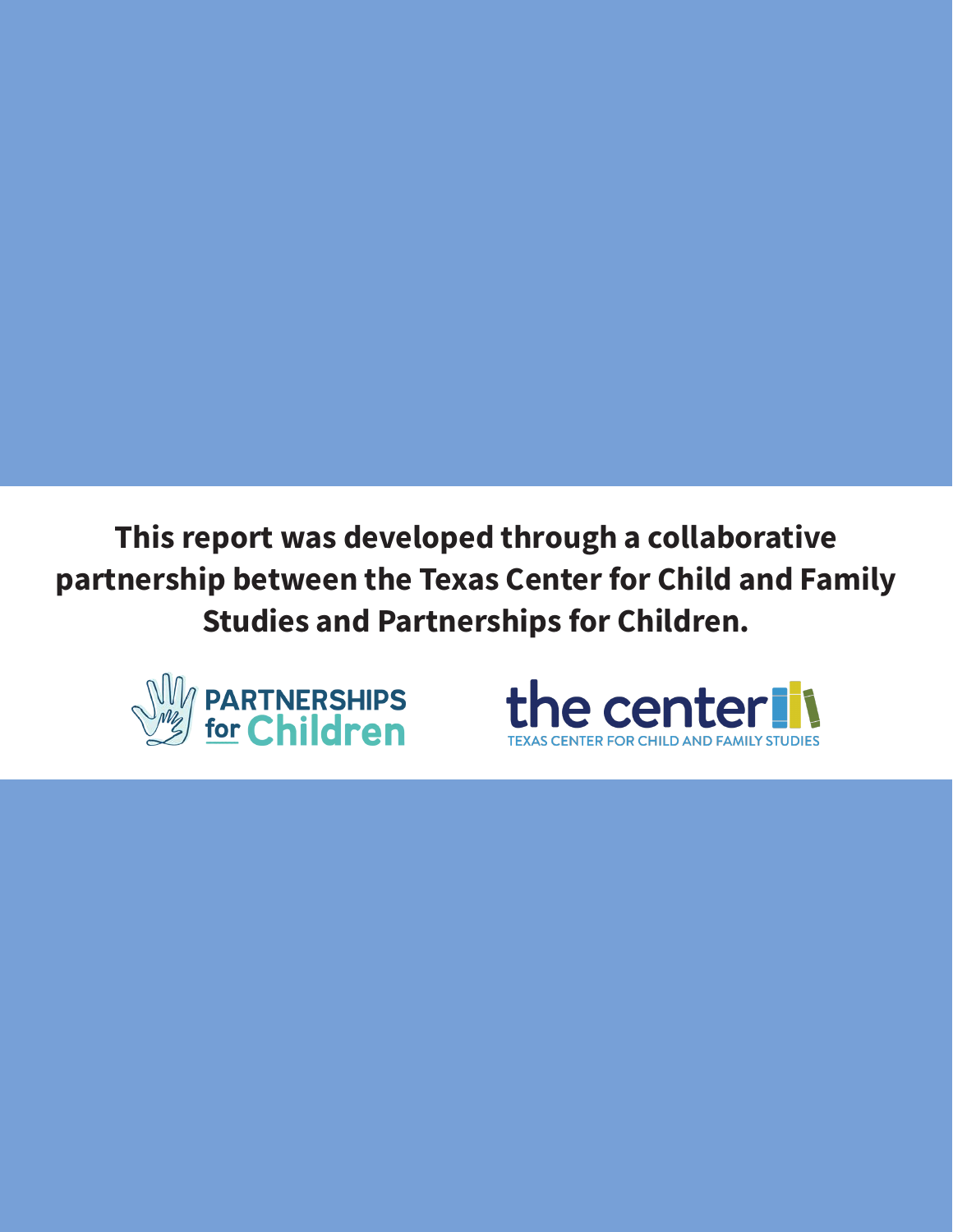### **TABLE OF CONTENTS**

**Executive Summary** *4*

**Key Findings** *5*

**Opportunities for Improvement** *7*

**Objectives, Scope, and Methodology** *9*

**Importance of Adoption Recruitment Initiatives** *10*

**Overview of Current**

**Adoptive Parent Recruitment Initiatives in Texas** *11*

**Improve Adoption Recruitment in Texas** *14*

**Opportunities for Improvement** *18*

**Appendix A** *22*

**Endnotes** *23*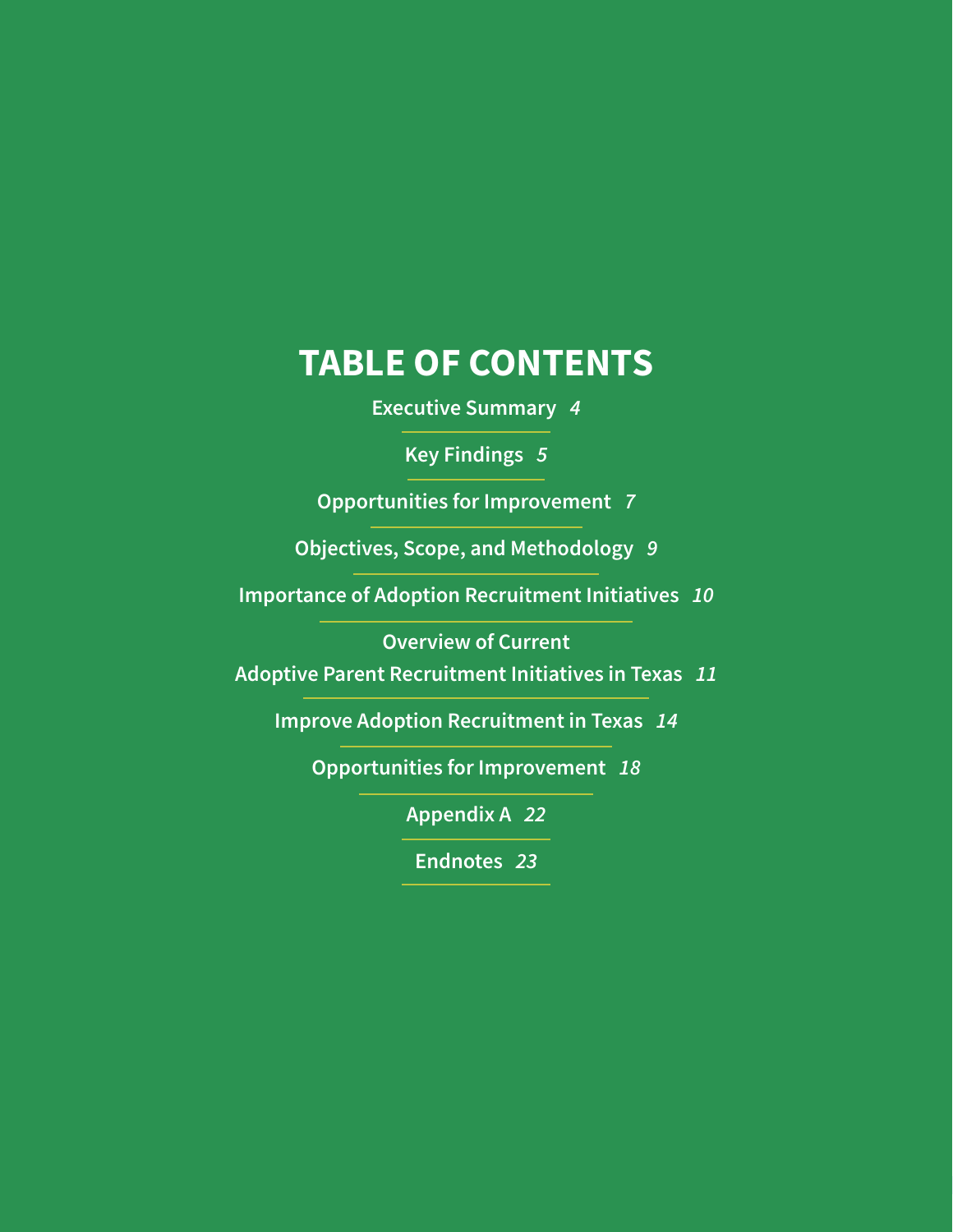

# **EXECUTIVE SUMMARY**

The need for adoptive families in Texas is great. On August 31, 2020, there were 2,749 children in Child Protective Services (CPS) Permanent Managing Conservatorship in Texas who were waiting for adoption and not in a placement intended to be permanent. In fiscal year 2020, there were 1,267 youth who aged out of foster care in Texas without a permanent home. Many children awaiting adoption in the foster care system are part of sibling groups or have special needs that make it harder for them to find permanency. It is also more difficult to recruit adoptive families for older children. Adoptive families play a critical part in the life of a child by providing a permanent, safe, and loving home. A stable and healthy family life is crucial to healthy child development and is associated with a variety of positive outcomes.

#### *Efforts taken to recruit prospective adoptive parents are critical to helping children in the Texas child welfare system find a permanent family.*

There are a number of current initiatives underway in Texas to recruit prospective adoptive families. Caseworkers begin by using regional recruitment efforts to identify prospective adoptive families. When a child's caseworker does not identify a family for a child whose approved primary or concurrent permanency goal is adoption by the 60<sup>th</sup> day after the court orders Termination of Parental Rights, the caseworker is required to register the child on the Texas Adoption Resource Exchange (TARE), the leading recruitment tool for prospective adoptive homes for children in the Texas child welfare system. After posting on TARE, other recruitment efforts may begin, including in the Texas Heart Galleries and posting on national adoption websites.

While there are processes in place, in reality, these processes vary by region and there are a number of factors that may delay recruitment, which ultimately means that finding a permanent home is delayed for the child. The longer a child is in care, the more difficult it often is to find a permanent placement. For those children that are not able to reunify, finding an adoptive placement quickly is critical. This report is intended to increase understanding of current adoption recruitment efforts underway in Texas, clarify the steps to recruiting adoptive families, identify barriers in current processes, and offer potential solutions to improve the system.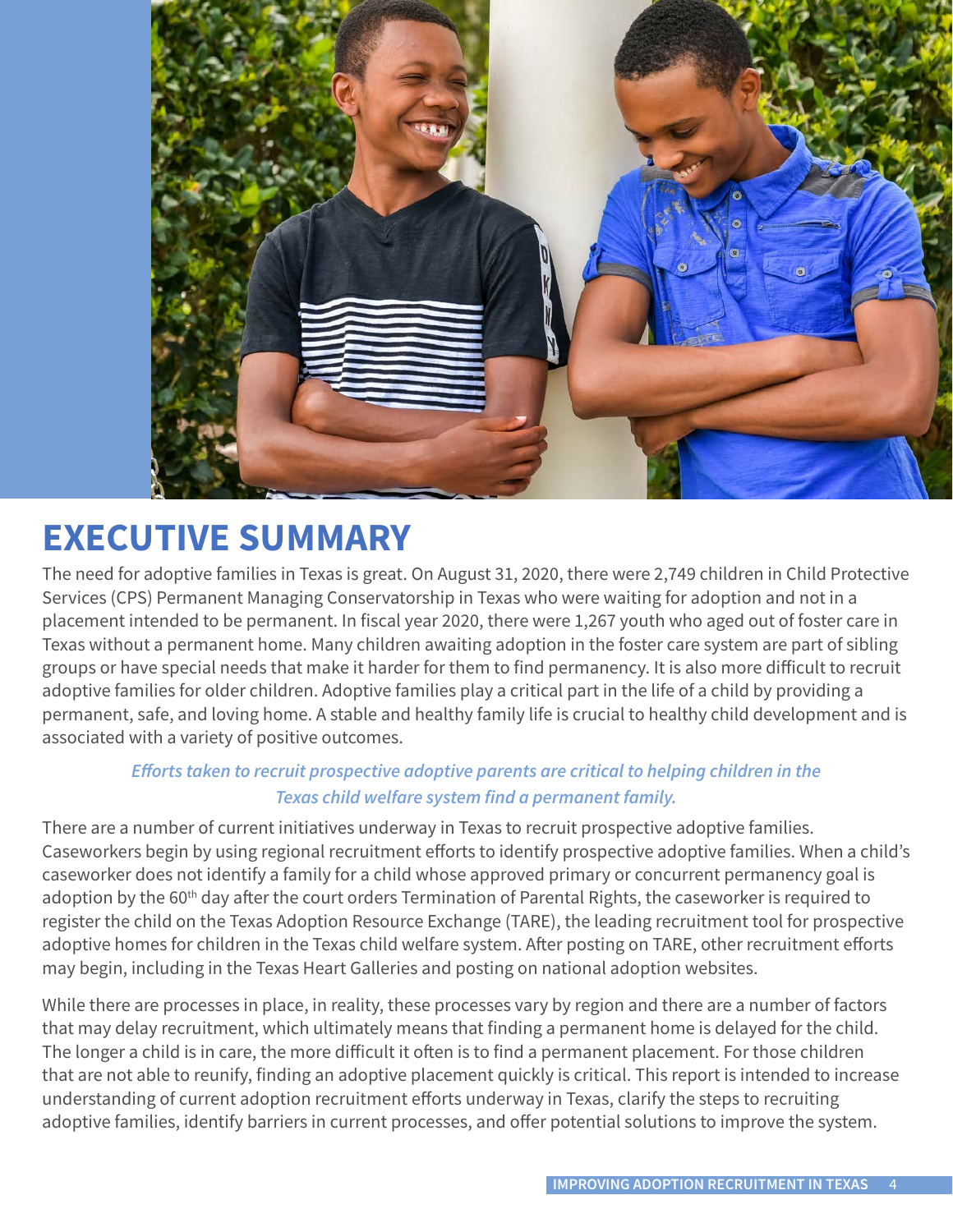

### **Key Findings**

**Only about one-third of the estimated number of children waiting for adoption on any given day whose placement is not intended to be permanent are registered on TARE.**

This may **delay identification of prospective adoptive families**. There are a variety of possible reasons why a child waiting for adoption may not be registered on TARE, such as identification of an adoptive home prior to the deadline to register the child on TARE. However, study limitations prevented determining why the number of children waiting for adoption whose placement is not intended permanent is greater than the number registered on TARE.

#### **TARE has not been optimized to recruit adoptive parents.**

The TARE website includes photos and profile information on children available for adoption and allows families to provide information about their adoption preferences and interests in adopting a child. The goal of TARE is to reach prospective adoptive parents and help them make a connection with children who need a family. The quality of the photo shown can have a direct impact on whether a prospective family takes the first step towards adoption, yet not every child in TARE has a highquality professional image. Additionally, the account creation required to view a child's strengthbased narrative may result in some families failing to make an initial connection with a child during the "first glimpse." Furthermore, as discussed below, **technological limitations in TARE**, such as lack of an automatic email notification alert when inquiries are submitted, may result in a **delayed response to families**.

#### **There may be delays in providing a response to inquiring prospective families.**

There is some evidence, informed by the provider and adoptive parent community in Texas, that **inquiries through the TARE website from prospective adoptive parents are not responded to in a timely manner**. Further study is needed to quantify the extent to which this is occurring.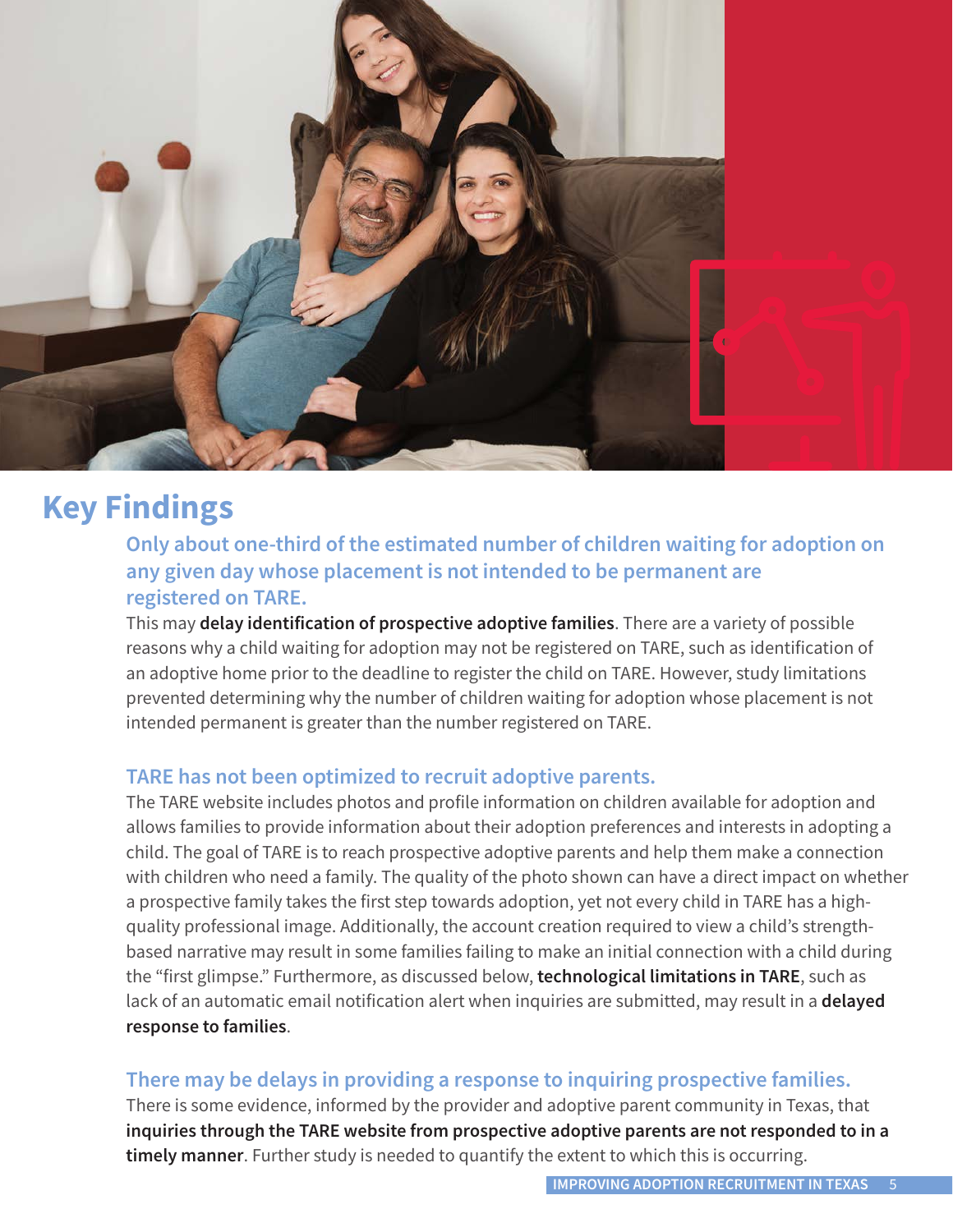**Not all children registered on TARE are featured in a Heart Gallery, a portrait exhibit and community education/outreach initiative featuring children in the foster care system available for adoption, created to find adoptive families.**

Children in Heart Galleries have increased chances of finding permanency. Only about one-third of children registered on TARE are also featured in a Heart Gallery. As a result, the recruitment resources a child receives varies depending on where they are in the state. There are three main reasons why not all children registered on TARE are featured in a Heart Gallery: 1) Not all areas in Texas are served by a Heart Gallery; 2) Staffing and resource constraints limit Heart Gallery operations

*Only about one-third of children registered on TARE are also featured in a Heart Gallery*

and ultimately the number of children included in existing Heart Galleries; and 3) Regional variations on how staff at the Department of Family and Protective Services (DFPS) engage in Heart Gallery activities may delay or prevent a child's inclusion in existing Heart Gallery recruitment efforts.

#### **There are a variety of innovative methods used in other states and in some Texas communities to identify prospective adoptive parents that could help children in the Texas child welfare system find a permanent family.**

These approaches, which could be implemented or expanded in Texas, include virtual match events and specialized recruitment strategies, such as the evidence-based Wendy's Wonderful Kids Childfocused recruitment model or Kidsave's Weekend Miracles Houston program.

#### **System-wide coordination and performance tracking can guide successful adoptive parent recruitment.**

Efforts to coordinate and track statewide adoptive parent recruitment goals, strategies, and outcomes, can help the state of Texas maximize opportunities to recruit prospective adoptive parents for children in the Texas child welfare system. Clearly defined goals provide a framework through which child welfare administrators can take action to implement adoptive parent recruitment strategies. Performance measurement can help identify process strengths and weaknesses and redirect resources as needed to improve recruitment efforts.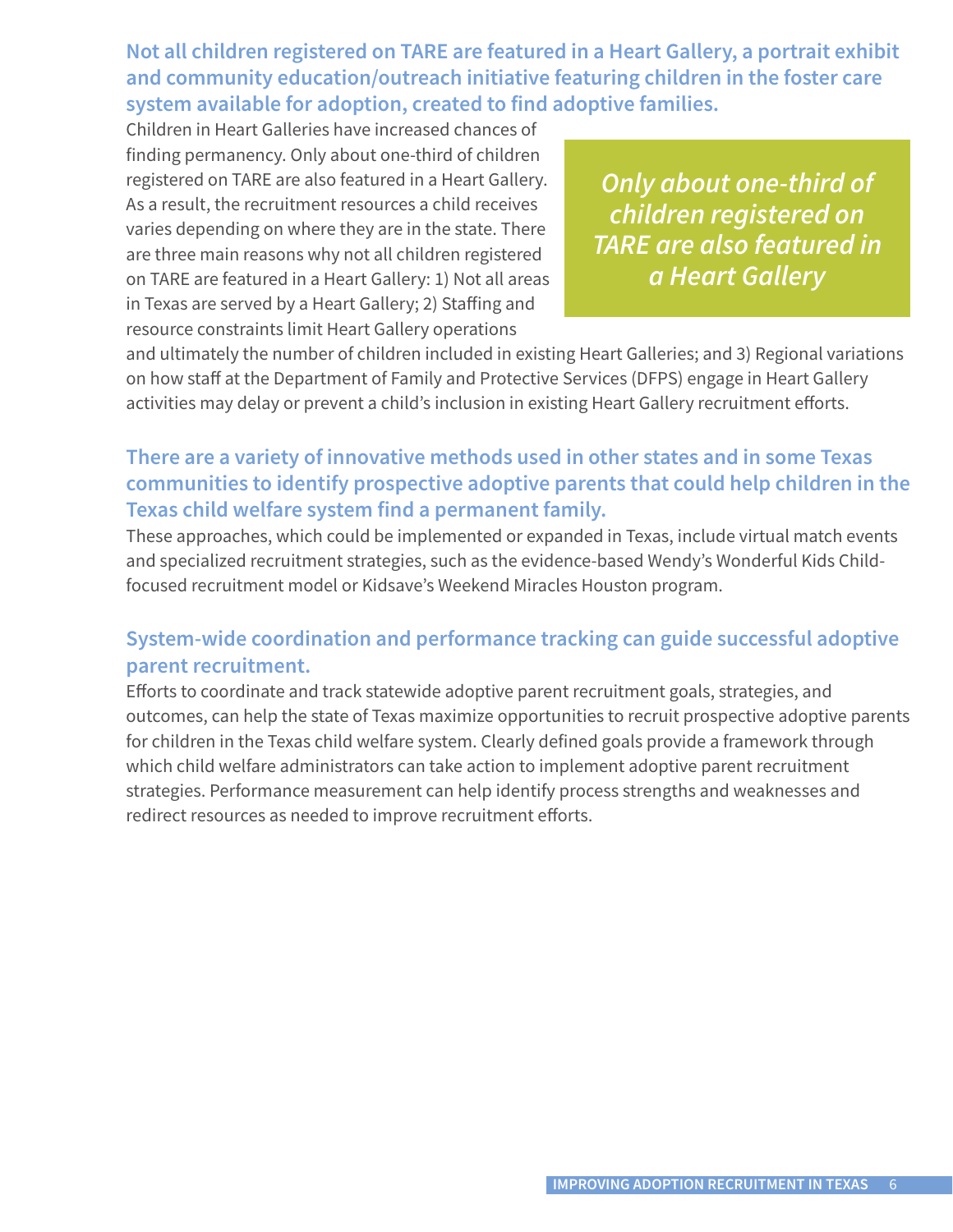

### **Opportunities for Improvement**

#### **Review TARE Registration Processes**

The state of Texas should determine the reasons why some children waiting for adoption whose placement is not intended permanent are not registered on TARE. The review should also evaluate TARE registration processes to **identify and address obstacles** that may prevent timely registration of waiting children.

#### **Redesign the TARE Website**

The TARE website should be **redesigned to optimize how it is used to recruit adoptive parents**, including improved user access, navigation, layouts, content, and functionality with IMPACT. Operational adjustments to TARE should also be made, such as configuring an automatic email notification alert when inquiries are submitted.

#### **Review the Inquiry Response System**

The state of Texas should determine the extent to which inquiries received from prospective adoptive parents are responded to in a timely manner. The state should also evaluate current methods used to manage inquiries from prospective adoptive parents about specific children or youth who are listed on the TARE website or in a Texas Heart Gallery program and make modifications needed to ensure an effective and timely response system. **The system design should keep inquiring families engaged and move the process forward by helping families learn more about children who may be a good match**.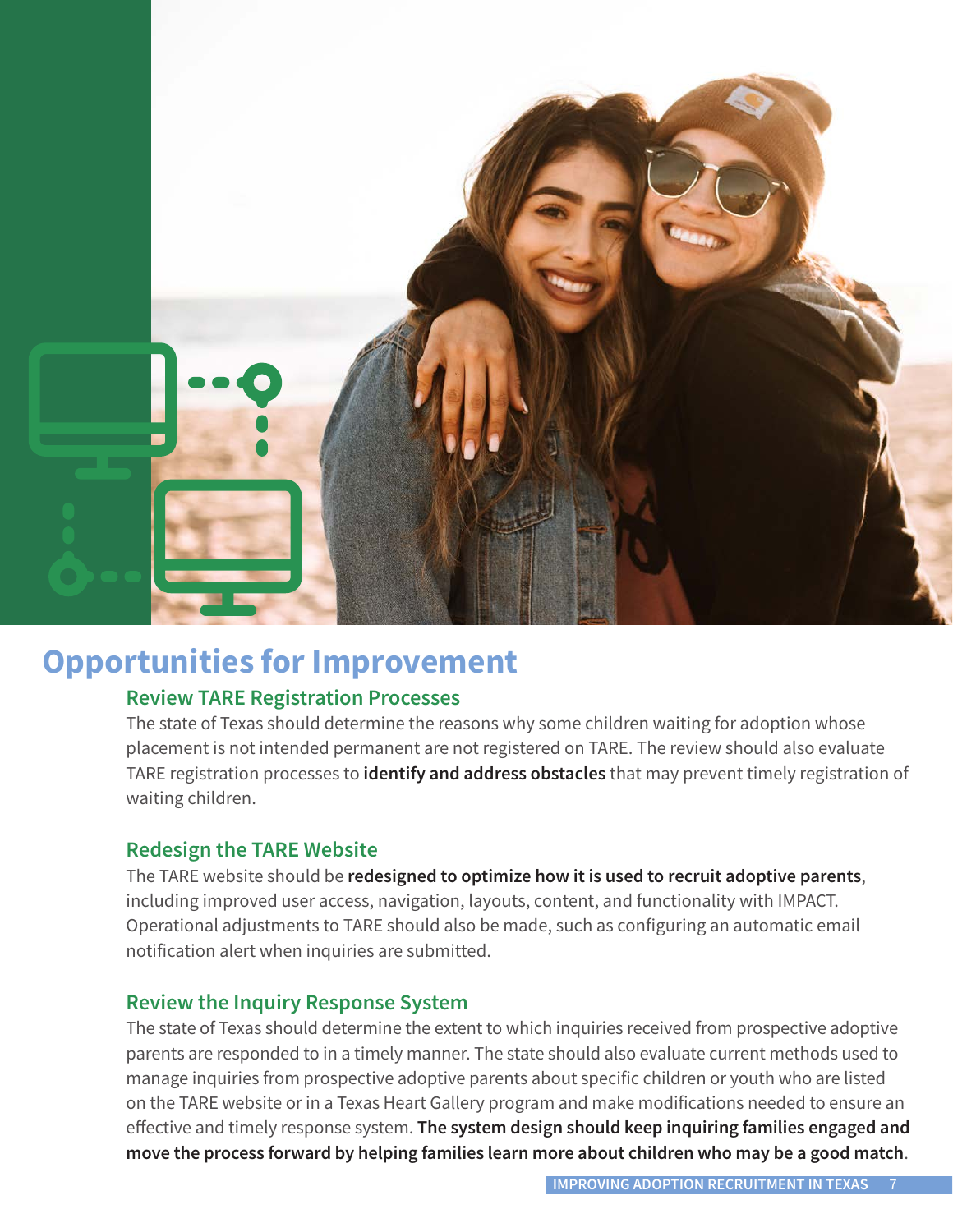#### **Create a Statewide Heart Gallery Program**

The state of Texas should create or contract to develop a statewide Heart Gallery program with **common components that include all children throughout Texas who are awaiting adoption**. To address staffing and resource constraints, the state should fund: 1) a dedicated state-level Heart Gallery Coordinator position housed at either DFPS or a community-based organization to coordinate statewide Heart Gallery strategy and oversee regional Heart Gallery activity, including agreements or contracts with Heart Gallery community-based organizations; and 2) dedicated regional Heart Gallery Coordinators at DFPS or provided through community-based organizations who are contracted to perform regional Heart Gallery activities. The statewide Heart Gallery program should include standardized written protocol that clearly delineates the roles and responsibilities of all participating staff.

#### **Expand Innovative Specialized Recruitment Programs**

The state of Texas should expand innovative specialized recruitment programs, such as **developing a public-private partnership** with the Dave Thomas Foundation for Adoption to implement the Wendy's Wonderful Kids program statewide, an approach that other states have taken. The program, which exists in three locations in Texas, uses an evidence-based, child-focused recruitment model to find the right family for every child. Other specialized recruitment program options include Kidsave's Weekend Miracles

*The program, which exists in three locations in Texas, uses an evidence-based, child-focused recruitment model to find the right family for every child.*

Houston program efforts to match youth with weekend host families who commit to having a youth in their home one weekend per month for one year and incorporating them into their community and family life. The goal of the program is to build connections that will ultimately result in the identification of an adoptive family, while allowing the youth a positive experience with family life.

#### **Coordinate Single Source Continuum Contractor (SSCC) Activity with Statewide Recruitment**

As the state of Texas **continues to transition from traditional foster care to Community-Based Care**, the state should support collaborative recruitment efforts implemented by SSCCs, such as the Texas Adoption Portal and adoption capacity building efforts.

#### **Track Data to Measure Recruitment Strategy Success**

The state of Texas should establish **adoptive parent recruitment goals** to guide strategies and use performance indicators to measure the success of recruitment efforts.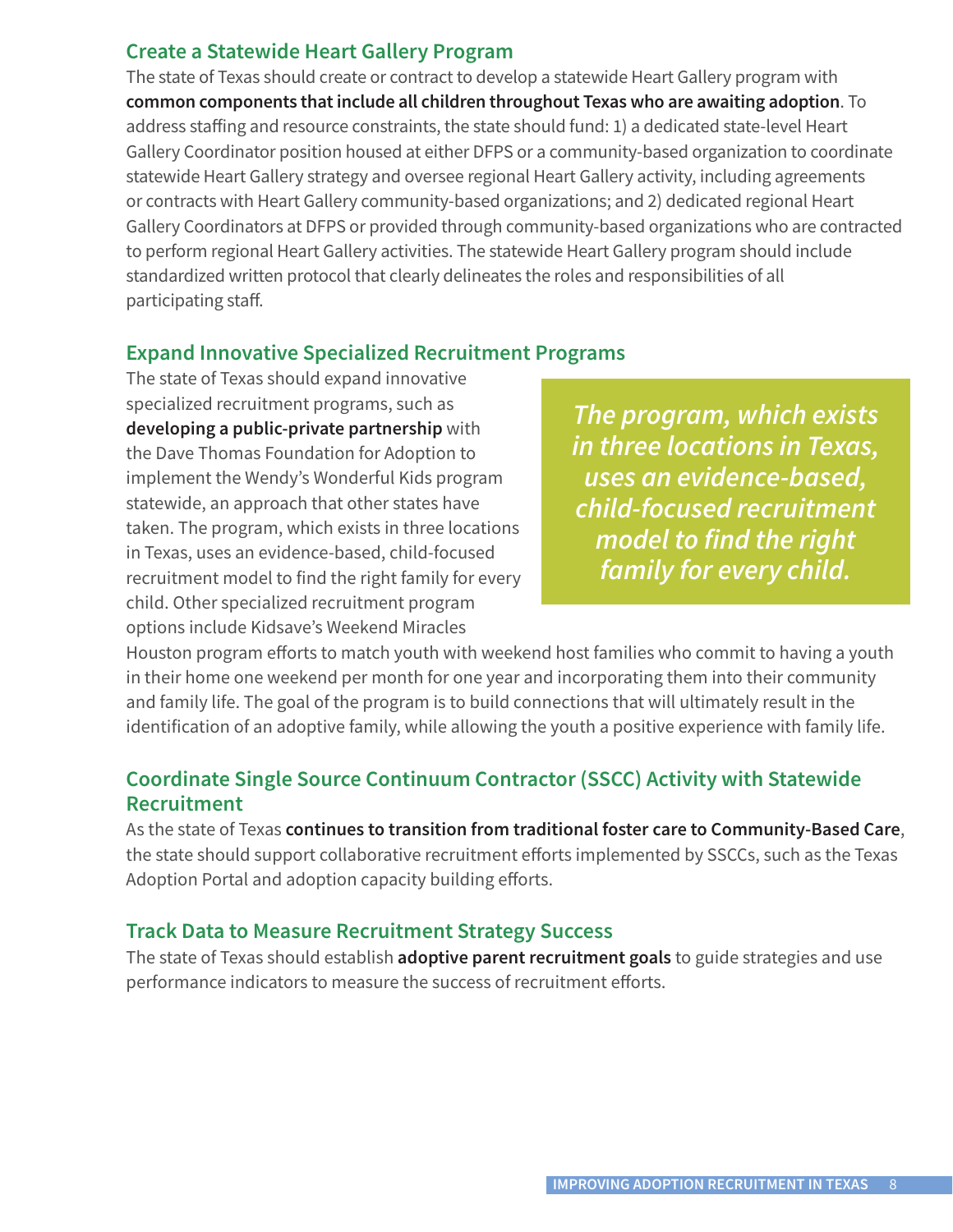# **OBJECTIVES, SCOPE AND METHODOLOGY**

### **Objectives**

The purpose of this study was to **describe the adoption recruitment strategies used in Texas**, including TARE and the Texas Heart Galleries, and to identify strengths, weaknesses, and opportunities for improvement that will help children and youth find adoptive families.

### **Scope**

This report focuses on how TARE and the Texas Heart Galleries are used to recruit families to adopt children from the Texas child welfare system, whereby families are "matched" with a child with whom they did not previously foster. Adoptions from the child welfare system may also include "foster to adopt" families and kinship adoptions, however strategies to recruit these types of adoptive families are not included in the scope of this report. The steps taken by DFPS or other child welfare partners to prepare and assist prospective adoptive families after recruitment, such as the home study process, are also beyond the scope of this report.

### **Methodology**

Data and information was collected for this study using the following research methods:

• **Regulatory review**

Statutory and administrative documents were reviewed to obtain an understanding of TARE and Heart Gallery program requirements, including the Texas Family Code and the Texas Administrative Code. Other documents reviewed included the DFPS CPS Handbook, DFPS CPS Adoption Resource Guide (July 2021), TARE Manual (October 2020), and process information documents provided by Heart Gallery community partners.

#### • **Key Informant Interviews**

Qualitative information was collected during eight key informant interviews: 1) DFPS State Office staff (Heart Gallery focused); 2) DFPS Region 5 (Heart Gallery focused); 3) Partnerships for Children; 4) Gladney Center for Adoption; 5) Belong Texas Adoption Portal; 6) BELONG Adoption and Independent Living; 7) Our Community Our Kids; and 8) Guadalupe County Child Welfare Board. Interview participants were asked about their experience with the adoptive parent recruitment process, including detail about system aspects that are working well and areas for improvement. DFPS staff were only interviewed about Heart Galleries and did not provide information about other recruitment efforts underway in Texas due to communication limitations.

#### • **Process Mapping**

The study author used the information collected during the regulatory review and key informant interviews to map the process of how prospective adoptive parents are recruited to identify gaps, inefficiencies, and areas for improvement. The map was refined during a follow-up interview with Partnerships for Children and Gladney Center for Adoption.

#### • **Adoptive Parent Input**

Parents who adopted a child through the Texas child welfare system were asked about their experience with TARE and the Texas Heart Galleries.

#### • **Best Practice Research**

Information on best practice strategies and innovations used in other states to recruit prospective adoptive parents was collected through a review of relevant literature.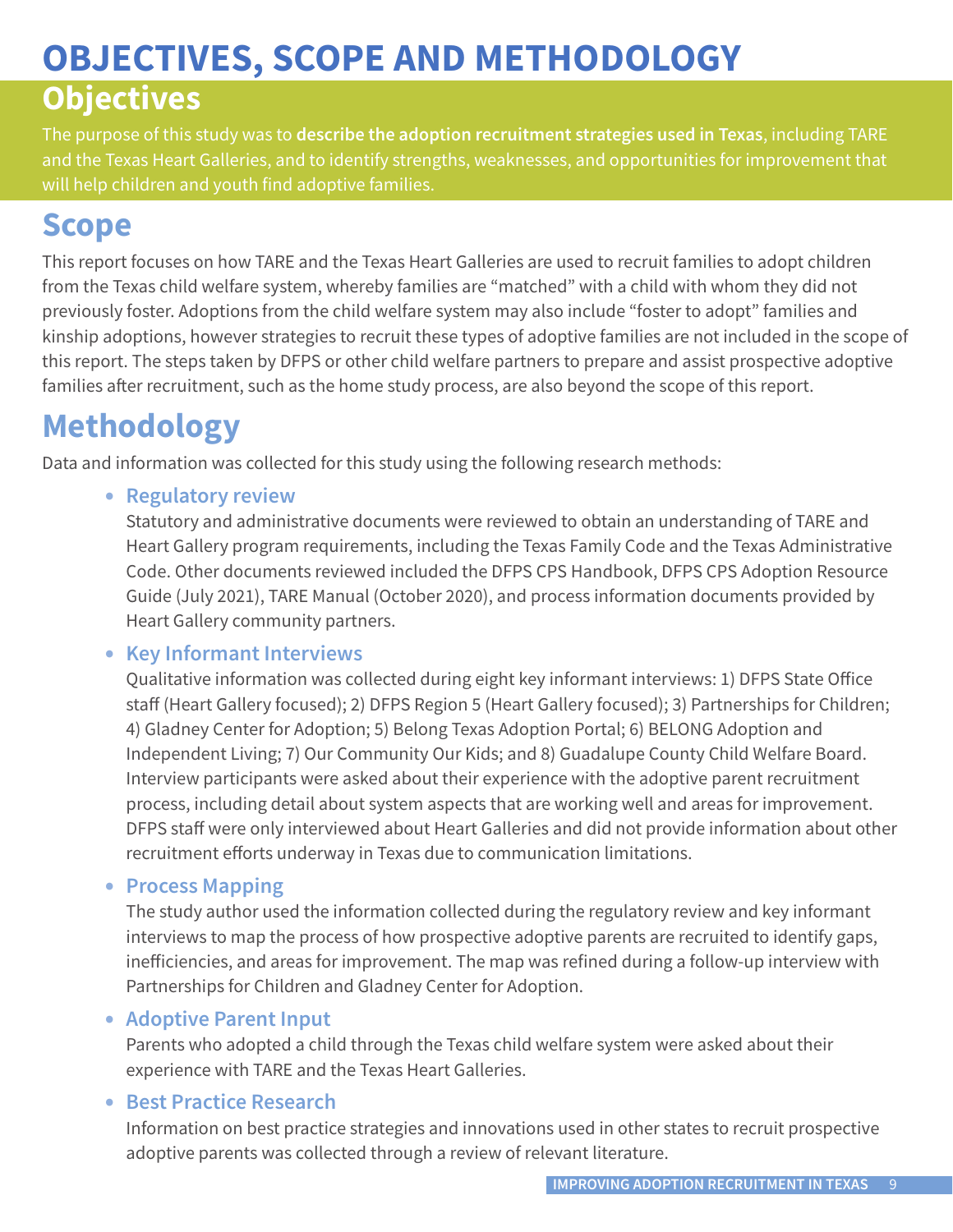### **IMPORTANCE OF ADOPTION RECRUITMENT INITIATIVES**

Every child deserves a family. And for children in foster care who cannot return to their family of origin, we must do everything we can to find a permanent family. Adoptive families play a critical part in the life of a child by providing a permanent, safe, and loving home. A stable and healthy family life is crucial to healthy child development and is associated with a variety of positive outcomes. Children in foster care who age-out of the system without a permanent family face substantial challenges in life. Youth making the transition to adulthood from foster care are faring worse than their same-age peers across several domains.<sup>1</sup>

**CHALLENGES FACED BY YOUTH WHO AGE OUT OF THE FOSTER CARE SYSTEM**



- They often have significant educational deficits, and relatively few appear to be on a path to obtain the skills necessary to thrive in **EDUCATION** Significant educat<br>deficits, and relat<br>few appear to be<br>path to obtain the<br>necessary to thrive<br>doday's economy.
	- They are less likely to be employed than their peers, and earning from employment often does not provide **EM** adequate income.



**JUSTICE SYSTEM**  They are much  $\mathbf{u}$  more likely than **IF** more likely tha<br> **I** their peers to<br> **I** find themselve<br> **I** involved with<br> **I** the criminal<br> **I** justice system. their peers to  $\overline{u}$  find themselves Ш involved with the criminal

**Efforts taken to recruit prospective adoptive parents are critical to helping children in the Texas child welfare system find a permanent family.** The need for adoptive parents in Texas is great. In fiscal year 2020, there were 1,267 youth who exited DFPS legal custody due to youth emancipation (i.e., aged out of foster care without a permanent home).<sup>2</sup> On August 31, 2020, there were 6,186 children in CPS Permanent Managing Conservatorship in Texas who were waiting for adoption.<sup>3</sup> These are children where a court has ordered Termination of Parental Rights (TPR) or both birth parents have agreed to give up their parental rights. Of these children, 3,437 (55.6%) children were in an intended permanent placement, including children in foster to adopt homes. **The remaining 2,749 (44.4%) were not in a placement intended to be permanent.4**

Many children in the foster care system are part of sibling groups or have special needs that make it more difficult for them to find adoptive parents. In fiscal year 2020, there were 1,970 children with disabling conditions placed in adoptive homes.<sup>5</sup> Disabling conditions include learning disabilities, drug or alcohol related, emotionally disturbed, medically involved, physical, or other disabling conditions.<sup>6</sup> Furthermore, as a child gets older, it becomes more difficult for them to find an adoptive family.7 As shown in **Figure 1**, most children waiting for adoption who are not in a placement intended to be permanent are age 12 and older.

|                                                      | Age 0-17 | Age 5-17 | Age 12-17 |
|------------------------------------------------------|----------|----------|-----------|
| Number of children waiting for adoption on August 31 | 6,186    | 4,152    | 2,028     |
| In an intended permanent placement                   | 3,437    | 1,802    | 573       |
| Not in a placement intended to be permanent          | 2,749    | 2,350    | 1,455     |

#### **FIGURE 1: NUMBER OF CHILDREN WAITING FOR ADOPTION BY AGE – AUGUST 31, 2020**

*Source: DFPS Data Book, Fiscal Year 2020*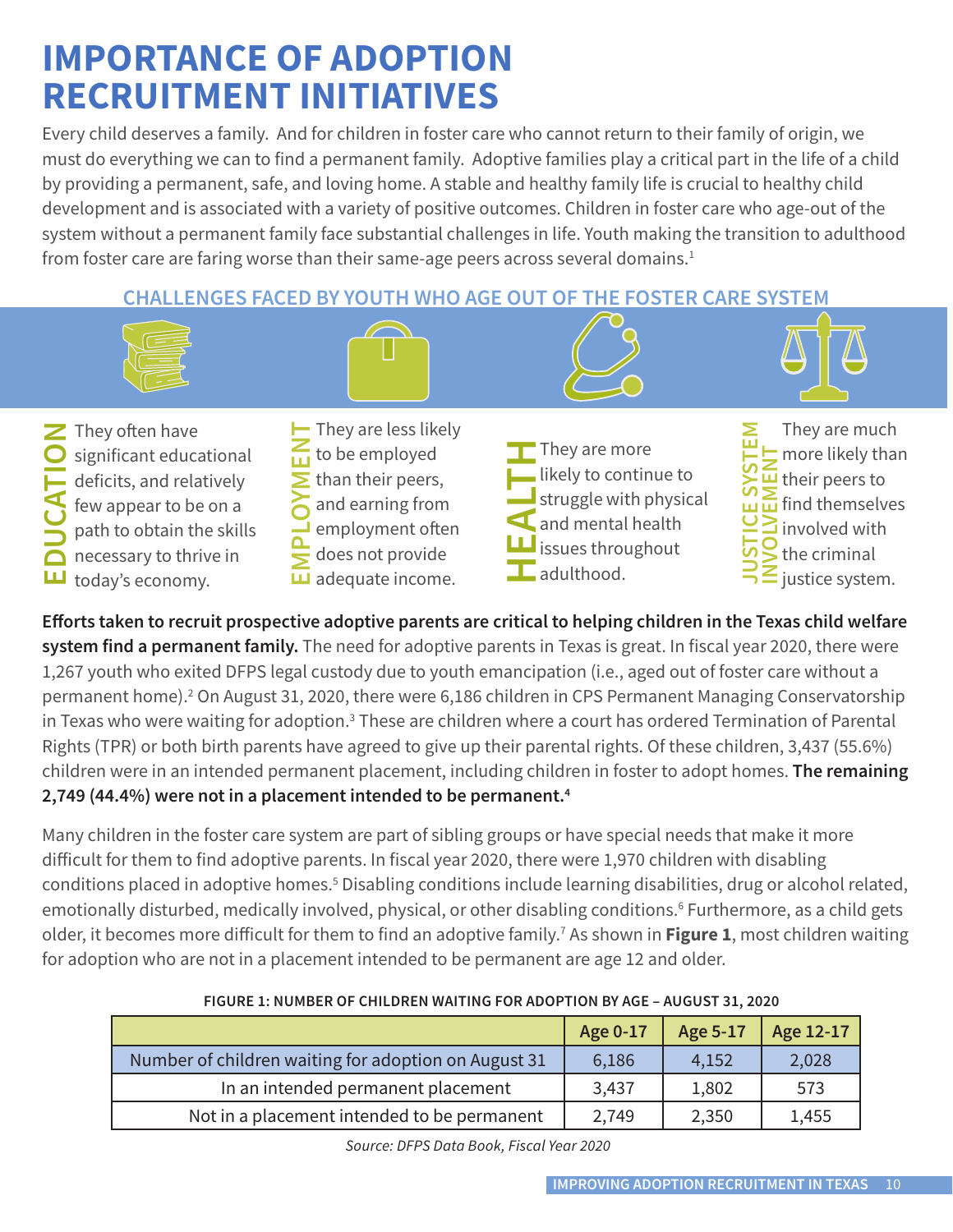

### **OVERVIEW OF CURRENT ADOPTIVE PARENT RECRUITMENT INITIATIVES IN TEXAS**

There are strategies underway in Texas to recruit parents to adopt children from the child welfare system. When a court orders termination of parental rights (TPR) or both birth parents agree to give up their parental rights, each child's caseworker must make a concentrated effort to find a prospective adoptive family for the child during the first 60 days following TPR.<sup>8</sup> The caseworker uses **regional recruitment efforts**, including regional radio broadcasts; local television, such as *Wednesday's Child* and *Forever Families* segments and videos on television station websites; discussions with private child-placing agencies (CPAs); discussions with regional foster and adoption home development staff; regional match parties and other events; and statewide radio broadcasts.<sup>9</sup>

Before initiating regional recruitment efforts, the child's caseworker must talk with the current foster parents.<sup>10</sup> The purpose of this discussion is to inform the foster parents that CPS intends to begin active recruitment efforts to identify potential adoptive placements and to determine whether the current foster parents are interested in adopting the child.<sup>11</sup> The caseworker must have this conversation even if there have been previous discussions with the foster parents about adopting the child and even if the foster parents have declined to proceed with adoption.12 The caseworker must document a summary of this conversation and the foster parents' decision in IMPACT.13

When a child's caseworker does not find a prospective adoptive family for a child whose approved primary or concurrent permanency goal is adoption by the 60<sup>th</sup> day after TPR, **the caseworker must register the child on TARE**. 14 According to DFPS, "the TARE website is the leading recruitment tool for prospective adoptive homes for DFPS. The purpose of TARE is to expedite permanency for available waiting children by increasing the number of prospective adoptive home resources."15 The TARE website contains information and resources for prospective adoptive families, including:16

**Requirements and steps to get started on the process of becoming a foster or adoptive home.** 

**Calendars for regional information meetings and recruitment events.**

**Information about child placing agencies in Texas.** 

**Highlights of media campaigns, Heart Galleries, and success stories of adoptive families and children.**

**Information on CPS faith-based initiatives.**



**Registration process that allows families to create a family profile to make inquiries on waiting children by creating an account with a login and password.**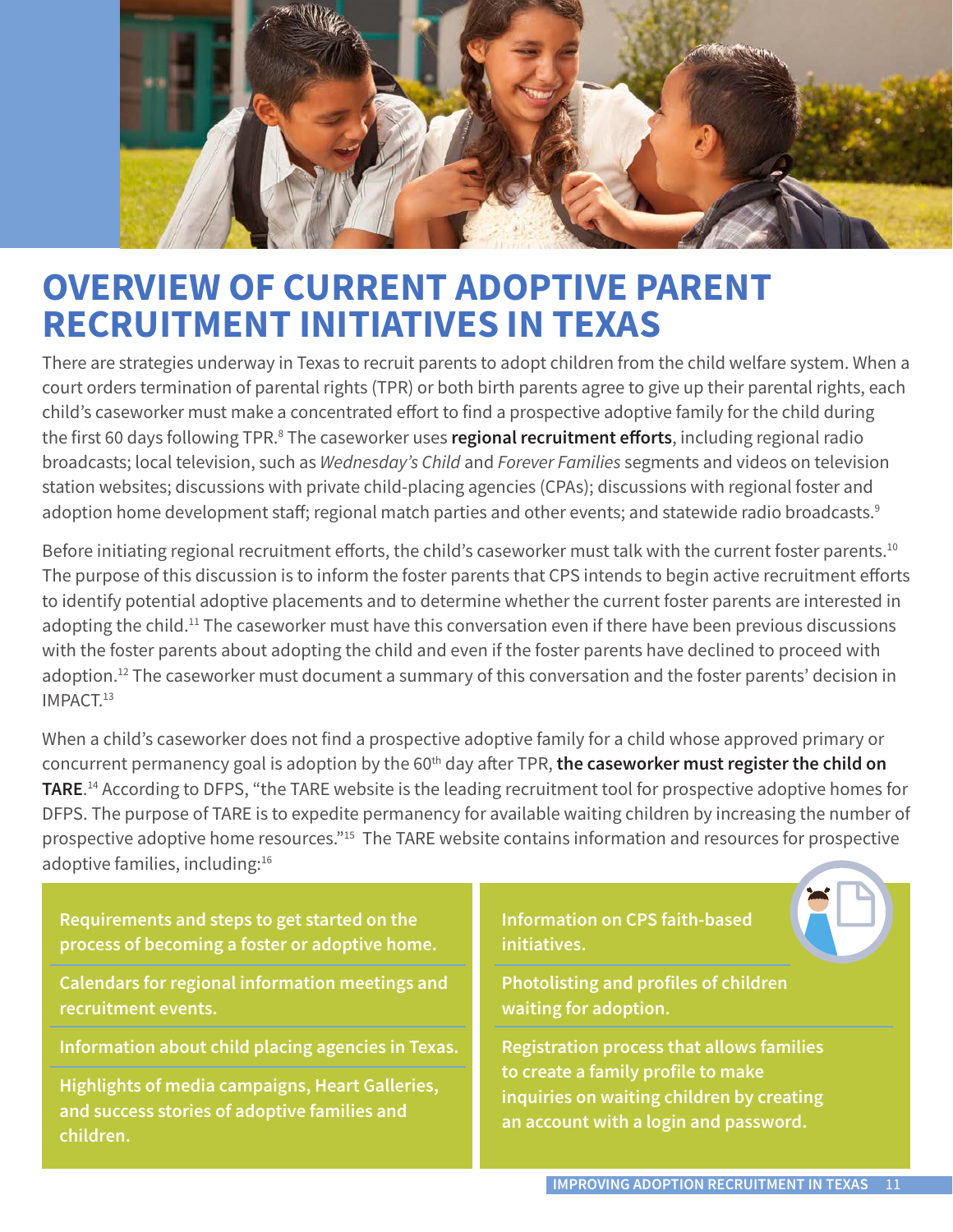The TARE application, accessed by DFPS and SSCC staff through a portal on the DFPS Intranet,<sup>17</sup> consists of three databases that are used to collect, track, and manage information posted on the TARE website.

#### • **Child Registry**

The Child Registry is a comprehensive database of all children registered on TARE. This database is used by staff involved in the recruitment of adoptive homes for specific children and includes the children's demographic information, as well as profiles, photos, special needs, and videos.<sup>18</sup>

#### • **Family Registry**

The Family Registry is a database of prospective adoptive families who have created an account with a login and password, and who have completed a family profile on TARE. Family profiles include demographic data, household data, and adoption preferences, as well as the most current home screening (if available). This database is used by staff involved in the recruitment of adoptive homes for specific children.<sup>19</sup>

#### • **Inquiry Registry**

The Inquiry Registry is a database of inquiries received from prospective adoptive families. There are two types of inquiries: general and child specific. The general inquiry database lists families who have requested general information about fostering or adopting a child in Texas. These families may not have yet begun the process to become verified or approved. This database is specifically for foster/ adoption home development (FAD) and SSCC staff who handle prospective foster care and adoption inquiries. It enables staff to track any follow-up actions and responses sent to the interested family. It also enables staff to track where the family is in the approval or verification process. The childspecific database is specifically for the TARE Coordinator or Caseworker to view inquiries received from families and track any actions or responses to child-specific inquiries.<sup>20</sup>

After posting on TARE, other recruitment efforts may begin, including **child participation in the Texas Heart Galleries.21** The **Heart Gallery programs are** a portrait exhibit and community education/outreach initiative featuring children in the foster care system available for adoption. In the words of Cathy Maier, the professional photographer who first conceived the idea of the Heart Gallery, "Through the art of photography, the unique spirit of these children shines, engaging the hearts of prospective families." Now, in its twentieth year, many communities across the country, including in Texas, have replicated the Heart Gallery model. There have also been national Heart Gallery exhibits featuring children from around the country. The **Heart Gallery of America** is a collaborative project of over 80 Heart Galleries across the country.

**Talented photographers create inspiring portraits of older children and sibling groups waiting for adoption. Heart Galleries use the power of photography to capture the individuality and dignity of children living in foster care to advocate for their permanency and raise public awareness about their needs.**

DFPS oversees implementation of **Heart Galleries** throughout Texas to raise awareness about adoption and promote the adoption of individual children in the Texas child welfare system. The Heart Gallery professional portraits are exhibited at locations within Texas communities, such as churches, libraries, museums, hospitals, and businesses.<sup>22</sup> DFPS has agreements with community-based organizations to implement and oversee some of the Heart Galleries in Texas. Other Heart Galleries are led exclusively by DFPS.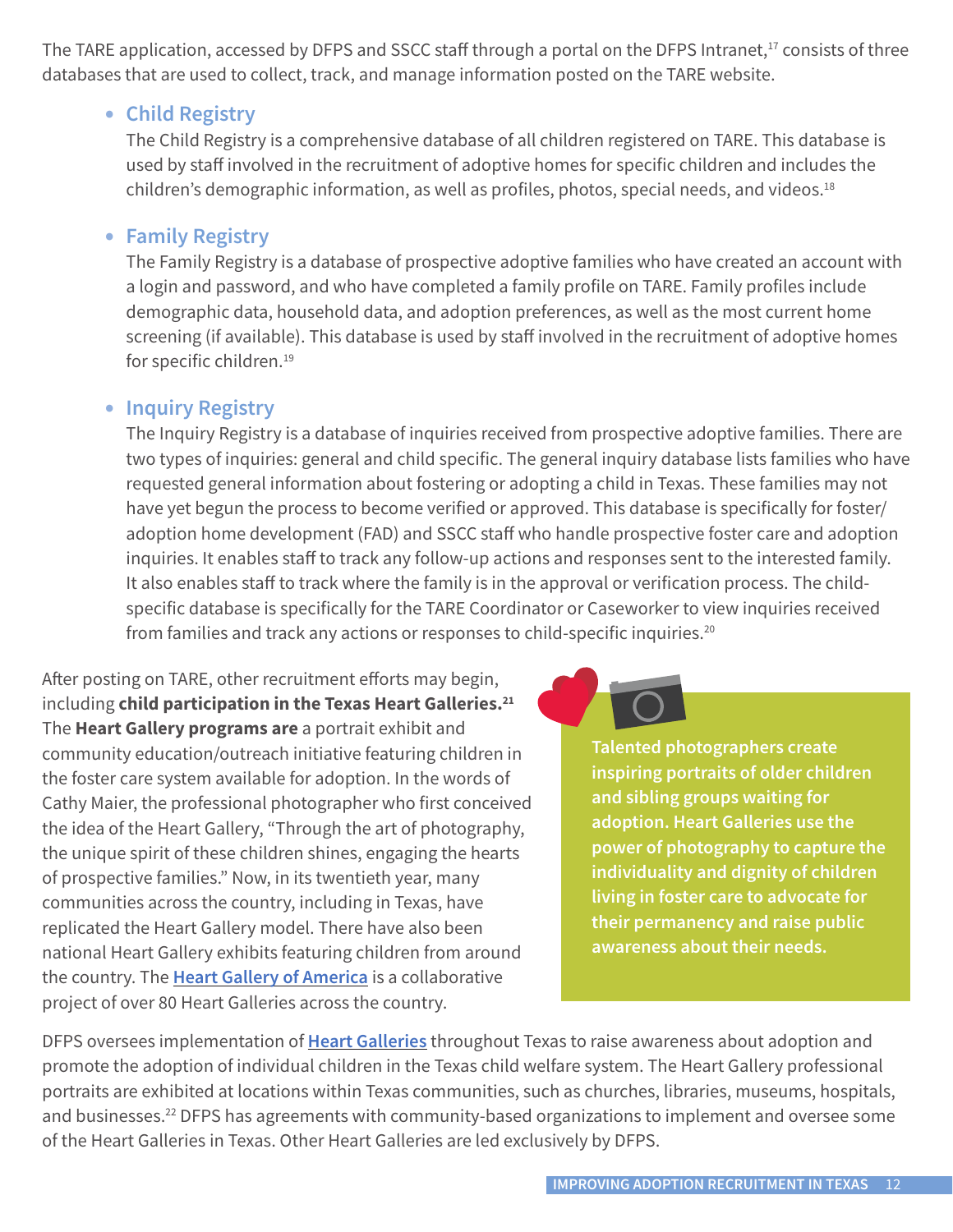Additional recruitment efforts that may also begin after posting on TARE include **posting on national adoption websites**. 23 DFPS partners with four national photolisting sites to broaden recruitment efforts and reach families across the country.24 According to the DFPS CPS Business Plan for fiscal years 2021-2022, CPS has entered into a service plan with AdoptUSKids that focuses on "assistance with best practices for adoption recruitment, photo listing, and youth engagement."25 The work will include collaboration with external stakeholders to recruit adoptive families for older youth, sibling groups, and children with special needs.<sup>26</sup>

CPS is also working with Community-Based Care partners to ensure continued growth in permanency outcomes through adoption.<sup>27</sup> For example, BELONG, the Single Source Continuum Contractor (SSCC) for Region 8b, is planning to launch the **Texas Adoption Portal (TAP)**, an online photo listing of waiting children in their area which will link to TARE.<sup>28</sup>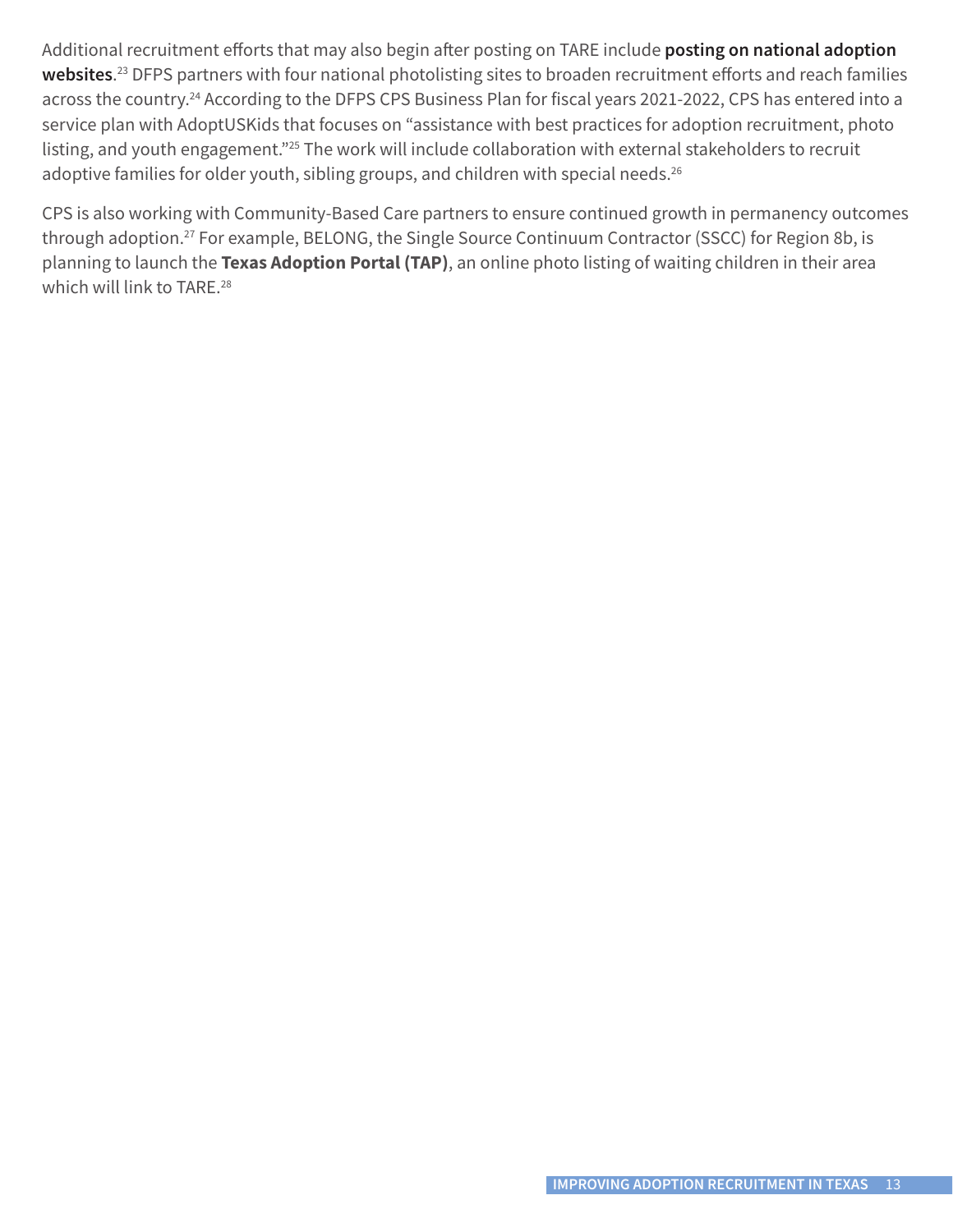

# **IMPROVE ADOPTION RECRUITMENT IN TEXAS**

The following sections in this report discuss the key issues impacting the effective recruitment of prospective adoptive parents for children and youth in the Texas child welfare system and opportunities for improvement.

### **Key Findings**

#### I. **Some Children Waiting for Adoption are not Registered on TARE**

**Only about one-third of the estimated number of children waiting for adoption on any given day whose placement is not intended permanent are registered on TARE.** There are a variety of possible reasons why a child waiting for adoption may not be registered on TARE, such as identification of an adoptive home prior to the deadline to register the child on TARE. However, study limitations prevent determining why the number of children waiting for adoption whose placement is not intended permanent is greater than the number registered on TARE.

#### II. **TARE is not fully Optimized to Recruit Adoptive Parents**

 TARE has not been optimized to recruit adoptive parents. The goal of a photolisting is to reach prospective adoptive parents and help them make a connection with children who need a family. The quality of the photo shown can have a direct impact on whether a prospective family takes the first step towards adoption. **Yet not every child in TARE has a high-quality professional image.**

The TARE website includes a written profile of each child. According to DFPS, the purpose of the child profile is to introduce each child through a strengths-based description.29 While anyone with Internet access can view waiting children and read one or two sentences about the child, to read a profile with additional detail, the prospective adoptive parents must first create an account in TARE. **Required account creation may result in some families failing to make an initial connection with a child during the "first glimpse."**

DFPS agency rule §700.1502 – Foster and Adoptive Home Inquiry and Screening requires that DFPS provide a written response to inquiries received as a result of recruitment efforts within 10 working days to provide families information about the process of becoming a foster or adoptive parent with DFPS.30 **Technological limitations in TARE, such as lack of an automatic email notification alert sent to DFPS staff when inquiries are submitted, may result in a delayed response to families.** Current processes require that DFPS proactively enter the TARE application to determine if children have received inquiries from prospective adoptive families.<sup>31</sup>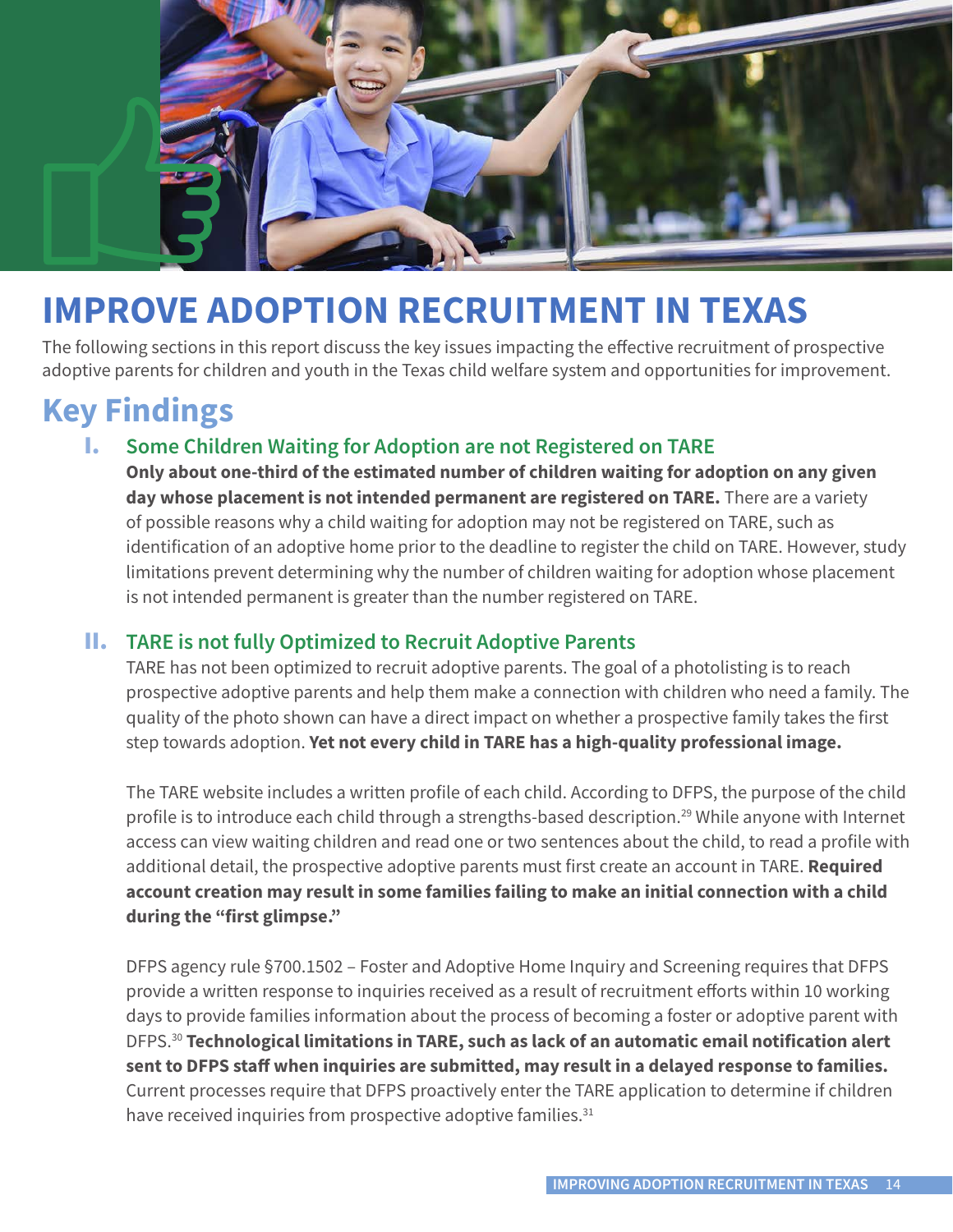#### III. **Response to Inquiries from Prospective Adoptive Parents May be Delayed**

 There may be delays in providing a response to inquiring prospective families. There is some evidence from the provider and adoptive parent community in Texas that inquiries received from prospective adoptive parents are not responded to in a timely manner. Further study is needed to quantify the extent to which this is occurring.

#### IV. **Texas Heart Galleries are not Featuring all Children Registered on TARE**

Heart Gallery photographic exhibits are a powerful tool to help recruit adoptive parents for waiting youth and raise community awareness around adoption, foster care, and permanency. According to the DFPS CPS Handbook, children included in a Texas Heart Gallery must first be registered on TARE.32 As shown in **Figure 2, very few of the children registered on TARE are subsequently featured in a Heart Gallery.** As a result, the recruitment resources a child receives varies depending on where they are in the state. Specifically, only about one-third (336) of children registered on TARE are featured in a Heart Gallery. The exception is Region 7 where Partnerships for Children has an agreement with DFPS to operate the Heart Gallery and there are more children in the Heart Gallery than who are registered on TARE. This may result if the Heart Gallery Coordinator is not notified that a child was removed from TARE and should then also be removed from the Heart Gallery.<sup>33</sup>

| <b>DFPS Region</b>     | <b>Children Waiting for</b><br>Adoption on 8/31/2056 | <b>Children Registered on</b><br><b>TARE on 11/10/21</b> | <b>Children Featured</b><br>in Heart Gallery on<br>11/10/21 |
|------------------------|------------------------------------------------------|----------------------------------------------------------|-------------------------------------------------------------|
| 1                      | 193                                                  | 81                                                       | 24                                                          |
| $\overline{2}$         | 130                                                  | 27                                                       | 9                                                           |
| 3                      | 563                                                  | 196                                                      | 57                                                          |
| 4                      | 162                                                  | 61                                                       | 27                                                          |
| 5                      | 97                                                   | 32                                                       | 11                                                          |
| 6                      | 428                                                  | 140                                                      | 32                                                          |
| 7                      | 285                                                  | 106                                                      | 110                                                         |
| 8                      | 513                                                  | 174                                                      | 38                                                          |
| 9                      | 112                                                  | 49                                                       | $\overline{0}$                                              |
| 10                     | 47                                                   | 14                                                       | 8                                                           |
| 11                     | 219                                                  | 79                                                       | 20                                                          |
| <b>Statewide Total</b> | 2,749                                                | 959                                                      | 336                                                         |

**FIGURE 2: NUMBER OF CHILDREN FEATURED IN A TEXAS HEART GALLERY – NOVEMBER 2021**

*Source: DFPS Data Book, TARE website, Texas Heart Gallery website.*

*Notes: The data shown are a daily snapshot and may vary over time. The number of children waiting for adoption on August 31, 2020, approximates the number waiting on any given day and only includes those whose placement is not intended permanent. Study limitations prevent determining why the number of children waiting for adoption is greater than the number registered on TARE.*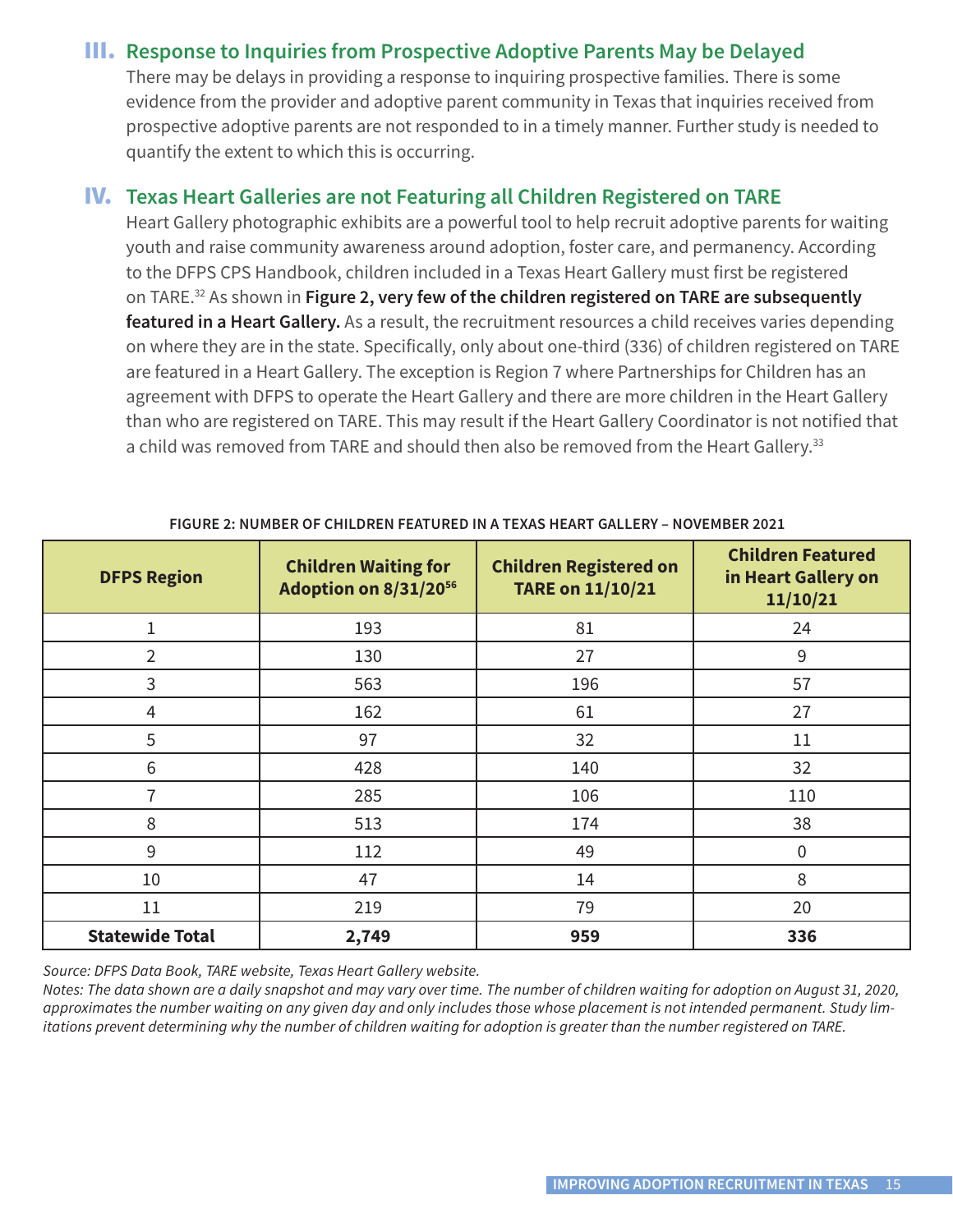There are three main reasons why not all children registered on TARE are featured in a Heart Gallery:

• **Not all areas in Texas are served by a Heart Gallery.** As shown in **Figure 3**, not every DFPS region has a Heart Gallery. Specifically, there is no Heart Gallery operating in Region 3b or 8a. Also, a Heart Gallery in a given region may not serve all cities in that region. For example, the Heart Gallery of Wichita Falls in Region 2 does not include Abilene.<sup>34</sup> Additionally, some of the existing Heart Galleries are not actively taking and displaying portraits in the community. For example, the Heart Gallery in Region 8b and Region 9 are not currently displaying exhibits in the community.<sup>35</sup> Due to study limitations, this assessment could not determine the activity level of Heart Galleries in Texas.

| <b>DFPS Region</b> | <b>Heart Gallery</b>           | <b>Lead Agency</b>                                                                       |  |
|--------------------|--------------------------------|------------------------------------------------------------------------------------------|--|
| $1$ (CBC)          | <b>South Plains</b>            | Saint Francis Community Services in Texas (SSCC)<br>Lubbock Interagency Adoption Council |  |
| $1$ (CBC)          | <b>High Plains</b>             | Potter Randall County Child Welfare Board                                                |  |
| $2$ (CBC)          | <b>Wichita Falls</b>           | <b>DFPS</b>                                                                              |  |
| $2$ (CBC)          | <b>Brownwood Heart Gallery</b> | Brownwood County Child Welfare Board                                                     |  |
| 3a                 | North Texas                    | Gladney                                                                                  |  |
| 3b (CBC)           | <b>No Heart Gallery</b>        | N/A                                                                                      |  |
| $\overline{4}$     | North East Texas               | Moberly Baptist Church of Longview                                                       |  |
| 5                  | Deep East Texas                | <b>DFPS</b>                                                                              |  |
| 6A                 | Houston                        | BEAR - BE A Resource for CPS Kids                                                        |  |
| 6B                 | Hearts of Hope                 | Crosspoint Church                                                                        |  |
| $\overline{7}$     | <b>Central Texas</b>           | Partnerships for Children                                                                |  |
| 8a                 | <b>No Heart Gallery</b>        | N/A                                                                                      |  |
| 8b (CBC)           | <b>Bluebonnet Country</b>      | <b>DFPS</b>                                                                              |  |
| 9                  | <b>Heart of Texas</b>          | <b>DFPS</b>                                                                              |  |
| 10                 | El Paso                        | <b>DFPS</b>                                                                              |  |
| 11                 | South Texas                    | <b>DFPS</b>                                                                              |  |
| 11                 | <b>Heart and Soul</b>          | Rotary Club of Historic Brownsville                                                      |  |

#### **FIGURE 3: TEXAS HEART GALLERIES – NOVEMBER 2021**

*Source: Analysis of DFPS Heart Gallery website, DFPS Heart Gallery spreadsheet, and key informant interviews.*

• **Staffing and resource constraints may limit Heart Gallery operations and ultimately the number of children included in existing Heart Galleries.** For example, in at least one of the Heart Galleries led by DFPS, the staff person assigned to manage Heart Gallery activities has many other job responsibilities and cannot devote the time needed to obtain photos and prints of all the children and secure additional sponsors in the community to display the prints.<sup>36</sup> Furthermore, not every area has a community-based organization participating in Heart Gallery activities that could supplement or supplant DFPS activities. A child may not be included in a Heart Gallery simply because available staff have limited time to facilitate obtaining a high-quality professional photo which is exacerbated due to wide geographic placement of children in a given region.<sup>37</sup>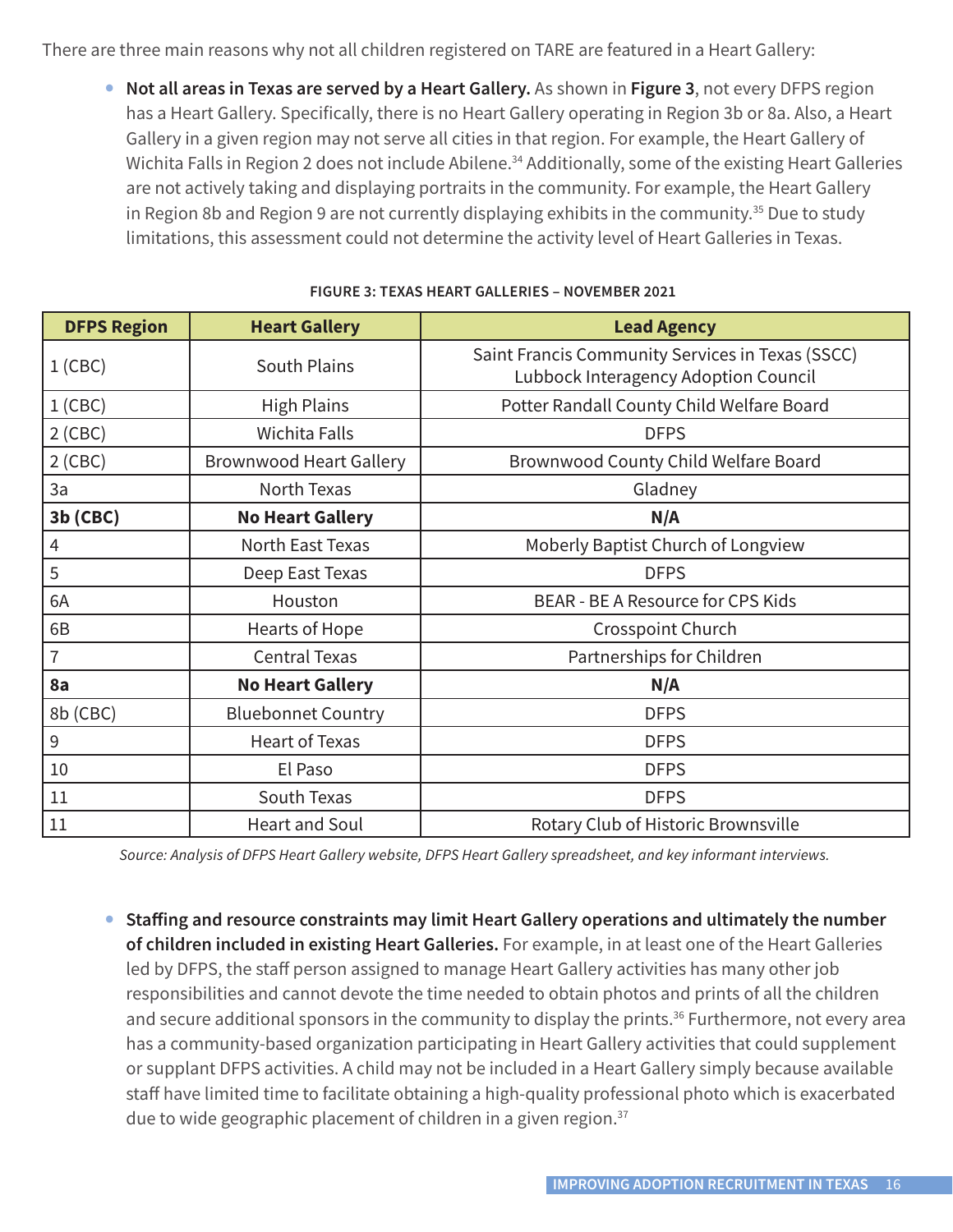• **Regional variations on how DFPS staff engage in Heart Gallery activities may delay or prevent a child's inclusion in existing Heart Gallery recruitment efforts.** There are different methods by which a Heart Gallery Coordinator may learn about a child who should be included in a Heart Gallery. These methods include receiving a list of children from DFPS staff or DFPS staff submitting an online Heart Gallery referral form.<sup>38</sup> In some cases, the Heart Gallery Coordinator may cross-reference the children registered on TARE with those currently in the Heart Gallery to identify children missing from the Heart Gallery.39 If the Heart Gallery Coordinator does not learn about a child, their entry into a Heart Gallery may be delayed or not occur. After learning that a child should be included in a Heart Gallery, the Heart Gallery Coordinator coordinates with DFPS staff on the Heart Gallery photo session and written narrative.<sup>40</sup> A child's timely inclusion in the Heart Gallery depends on effective coordination and communication between DFPS staff and the Heart Gallery Coordinator. See **Appendix A** for a process map of the Adoptive Parent Recruitment Process in Texas that includes additional detail on how children awaiting adoption are included in TARE and Heart Galleries.

#### **Innovative Methods are Used in Some Areas to Identify Prospective Adoptive Parents**

There are a variety of innovative methods used in other states and in some Texas communities to identify prospective adoptive parents that could help children in the Texas child welfare system find a permanent family. These approaches, which could be implemented or expanded in Texas, include **virtual match events and specialized recruitment strategies**, such as the Dave Thomas Foundation for Adoption's evidence-based child-focused recruitment model, Wendy's Wonderful Kids.

Prior to the COVID-19 pandemic, DFPS has hosted regular in-person match events where children awaiting adoption, including sibling groups, and prospective adoptive families could meet each other. Historically, in-person match events have also provided an opportunity for volunteer professional photographers to capture high-quality photos of waiting children who are gathered in one place with their siblings.<sup>41</sup> According to key informant interviews, in-person match events have stopped occurring due to the COVID-19 pandemic.<sup>42</sup> There are also geographical constraints that impact the ability to hold in-person match events.<sup>43</sup> Children may be living in foster homes that are widely dispersed within a geographic area.<sup>44</sup> Implementation of virtual match events could address challenges faced due to limited in-person match events which have reduced recruitment opportunities.

#### V. **Coordination and Performance Tracking Can Guide Successful Adoptive Parent Recruitment**

System-wide efforts to coordinate and track statewide adoptive parent recruitment goals, strategies, and outcomes, can help the state of Texas maximize opportunities to recruit prospective adoptive parents for children in the Texas child welfare system. Clearly defined goals provide a framework from which child welfare administrators can take action to implement adoptive parent recruitment strategies. Performance measurement can help identify process strengths and weaknesses and redirect resources as needed to improve recruitment efforts.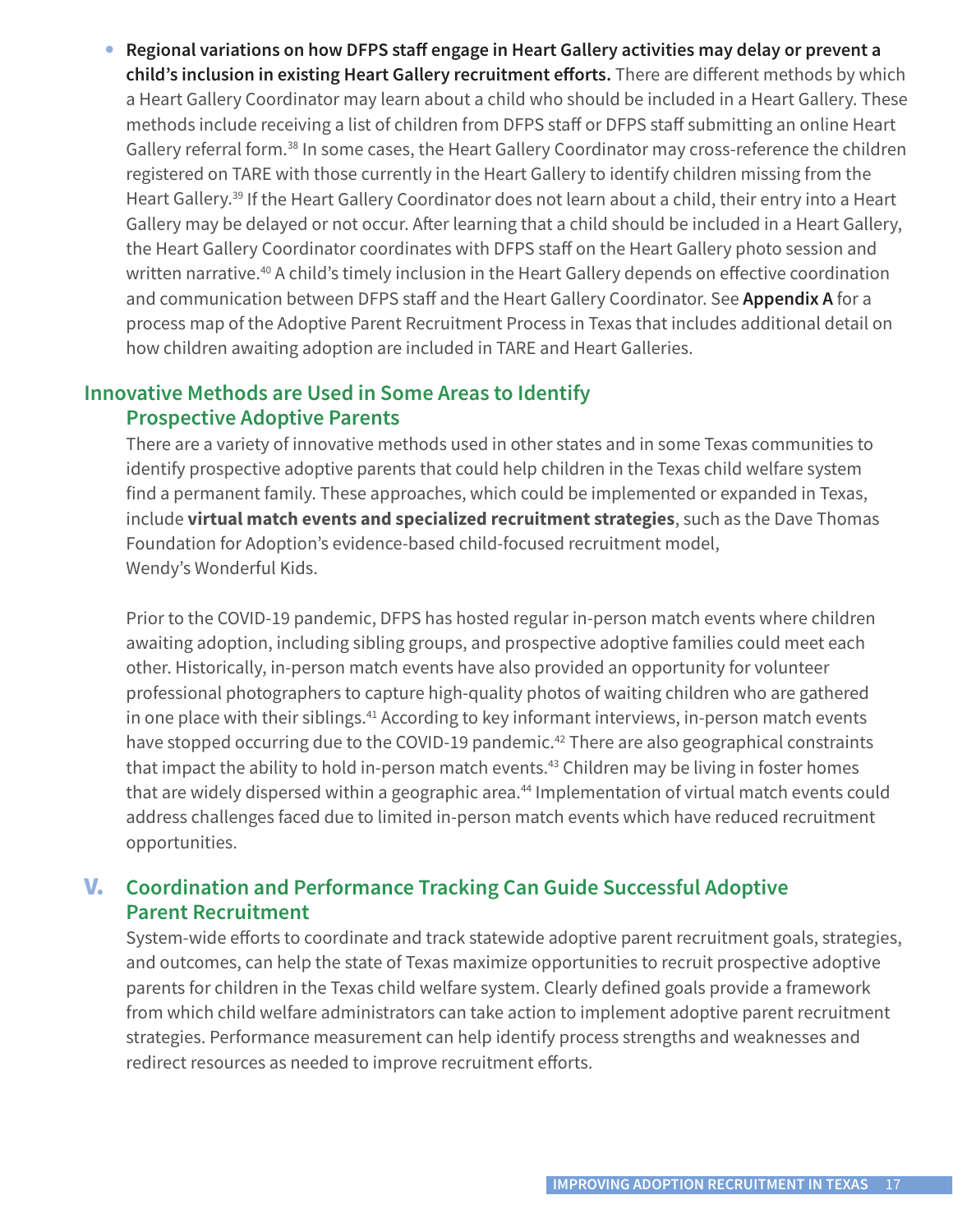# **OPPORTUNITIES FOR IMPROVEMENT**

#### I. **Review TARE Registration Processes**

The state of Texas should determine the reasons why some children waiting for adoption whose current placement is not intended permanent are not registered on TARE. The review should also **evaluate TARE registration processes to identify and address obstacles** that may prevent timely registration of waiting children.

#### II. **Redesign the TARE Website**

The **TARE website should be redesigned** to optimize how it is used to recruit adoptive parents, including improved user access, navigation, layouts, content, and functionality with IMPACT and the SSCC systems. The redesign should ensure that every child's posting in TARE include a high-quality professional image, strengths-based narrative, and recruitment video (if allowed and desired). **Figure 4** shows examples of statewide photolisting websites in other states that are engaging and easy to navigate. Many of these websites include high-quality images, a strength-based narrative, and videos. Additionally, these websites do not require account creation to view the child's strengthsbased narrative.

| <b>State</b>  | <b>Program Name</b>                             |  |
|---------------|-------------------------------------------------|--|
| Idaho         | <b>Idaho Wednesday's Child</b>                  |  |
| Indiana       | <b>Indiana Adoption Program</b>                 |  |
| Massachusetts | <b>Massachusetts Adoption Resource Exchange</b> |  |
| Michigan      | <b>Michigan Adoption Resource Exchange</b>      |  |
| Utah          | <b>Utah's Adoption Connection</b>               |  |

| FIGURE 4: INNOVATIVE PHOTOLISTING WEBSITES IN OTHER STATES – FEBRUARY 2022 |  |
|----------------------------------------------------------------------------|--|
|                                                                            |  |

*Source: Review of state adoption photolisting websites on the Child Welfare Information Gateway.*

#### **Operational adjustments to TARE should include:**

**Ensuring coordination with the Texas Heart Gallery program, including establishing a streamlined process to use the professional Heart Gallery photo in the TARE application.** 

**Updating the TARE Manual, associated forms, compliance tools, and training as needed to ensure each child's initial registration and updates in the redesigned TARE website are timely and accurate.** 

**Configuring an automatic email notification alert sent to DFPS staff when inquiries are submitted.**

**Allowing anyone searching waiting children access to a strength-based narrative without having to create an account.**

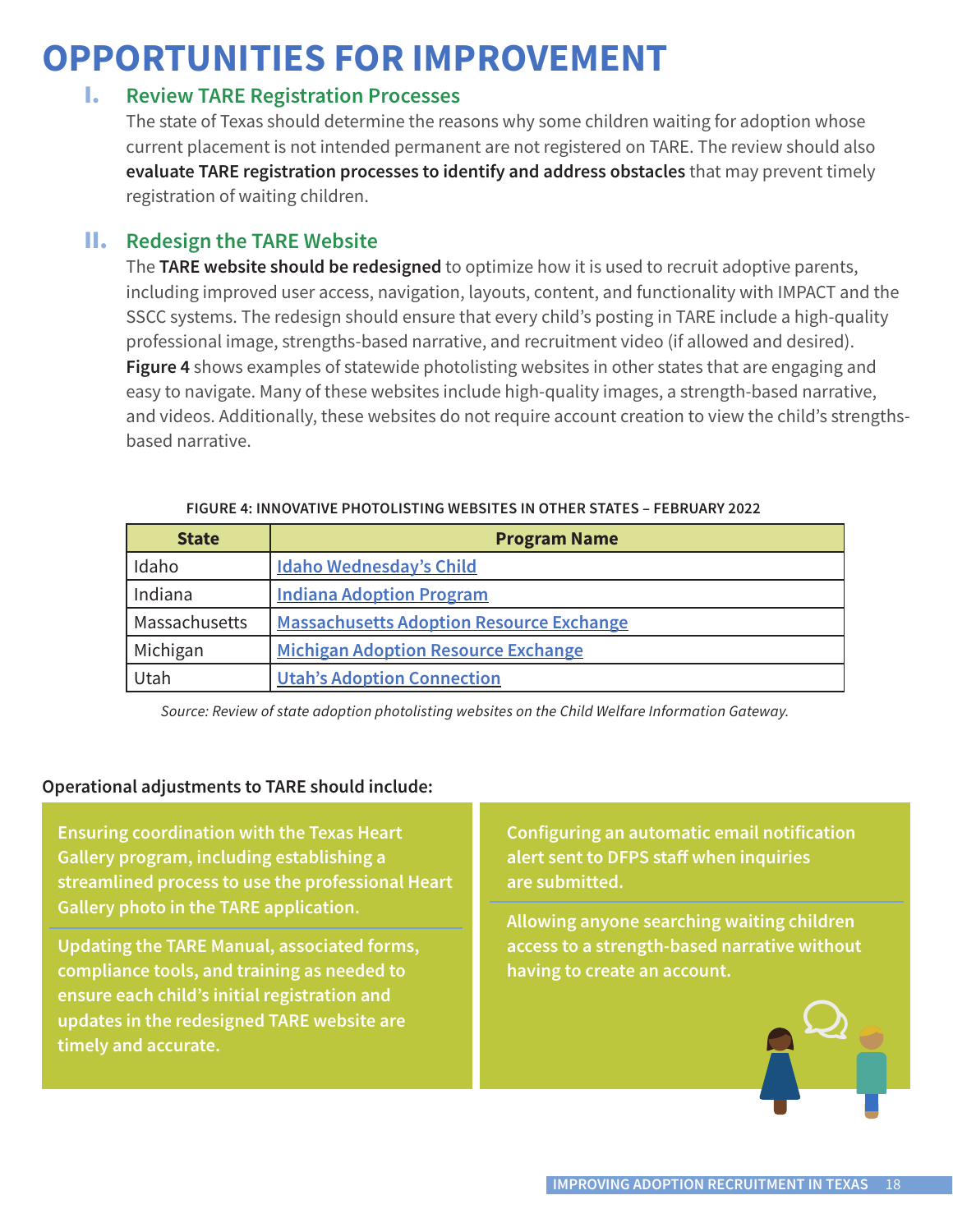#### III. **Review the Inquiry Response System**

Centralized Recruitment Programs are shown to improve communications. The South Carolina Department of Social Services launched a Centralized Recruitment Program in November 2019 to address a breakdown in communication between inquiring families and children's caseworkers. The Centralized Recruitment Office has two staff who receive inquiries for waiting children from the statemaintained website, AdoptUSKids, and the South Carolina Heart Gallery. Each inquiry is responded to within three business days. All families have an electronic file stored in an internal database on SharePoint. The Centralized Recruitment Office has two weeks to review all documents for a potential match.

The state of Texas should determine the extent to which inquiries received from prospective adoptive parents are responded to in a timely manner. The state should also evaluate current methods used to manage inquiries from prospective adoptive parents about specific children or youth who are photolisted on the TARE website or through a statewide Heart Gallery program and make modifications needed to ensure an effective and timely response system. A response system includes how a state responds to, engages, and begins supporting inquiring families. The system should keep inquiring families engaged and move the process forward by helping families learn more about children who may be a good match. According to AdoptUSKids, effective photolisting response systems are responsive and timely; accessible and engaging; supportive; data-driven; and consistent in messaging.

#### IV. **Create a Statewide Heart Gallery Program**

The state of Texas should **create a statewide Heart Gallery program with common components** that include all children throughout Texas who are awaiting adoption. A statewide program would ensure that all areas in Texas are served by a Heart Gallery. To address staffing and resource constraints, the state should consider allocating funds to DFPS to fund:

- A dedicated state-level Heart Gallery Coordinator position housed at either DFPS or a communitybased organization to coordinate statewide Heart Gallery strategy and oversee regional Heart Gallery activity, including agreements or contracts with Heart Gallery community-based organizations; and
- Dedicated regional Heart Gallery Coordinators at DFPS or provided through community-based organizations who are contracted to perform regional Heart Gallery activities.

#### **The common components of a statewide Heart Gallery program might include:**

**A volunteer base of professional photographers to ensure that every child who is waiting in foster care for an adoptive family to be found has access to a professional photo shoot experience designed specifically for them.**

**Vendor agreements to obtain prints at a free or reduced cost.**

**Photo exhibits, including permanent digital format displays.**

**An engaging and easy to navigate state-level website with video segments as permitted, such as in Arkansas, Colorado, New Mexico, Oklahoma, and Utah.** 

**Linkage between the online portion of the Heart Gallery program and TARE.**

**Child-specific media campaigns using a strengthsbased model, including outlets that reach communities of color, such as Spanish language television stations.**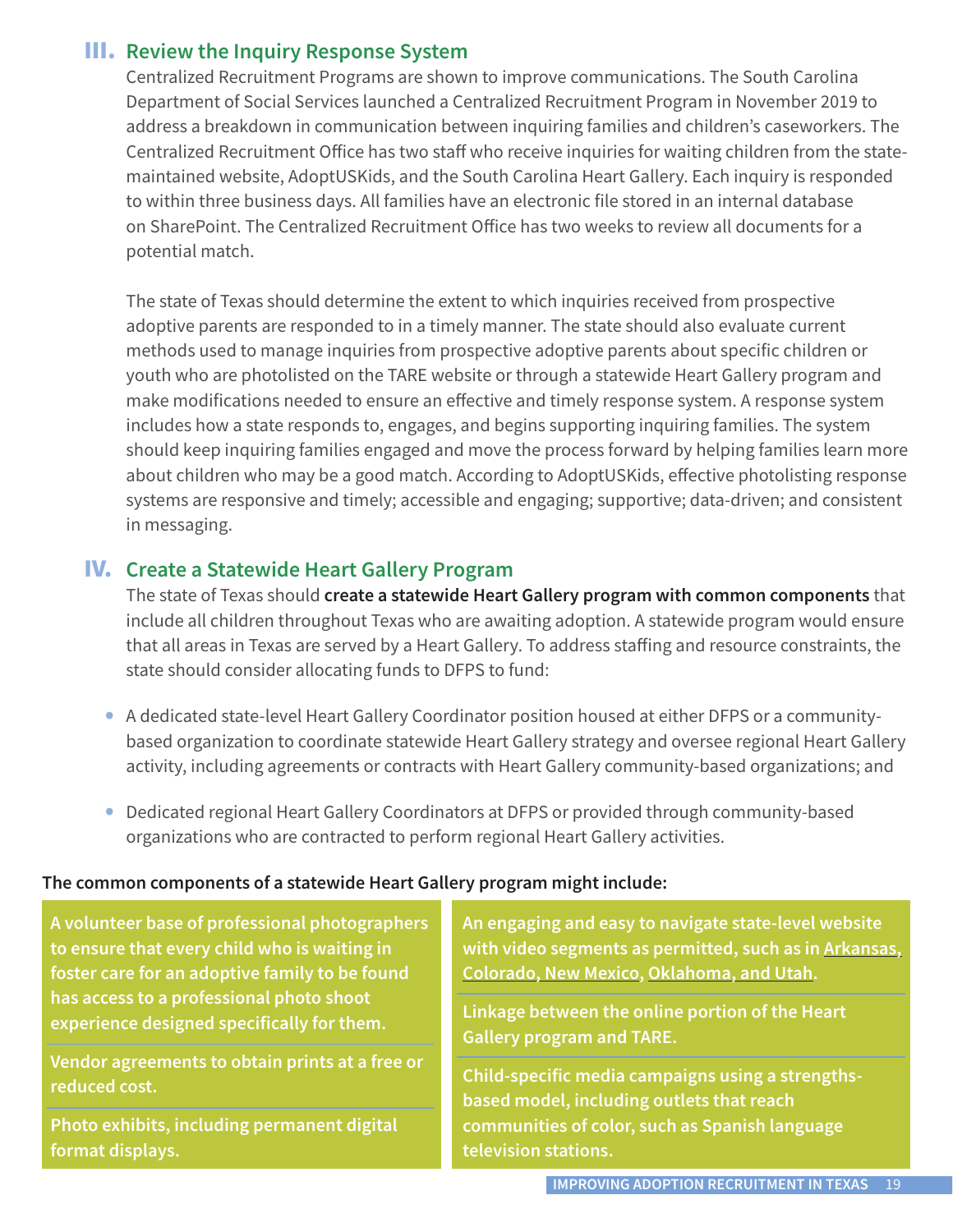To ensure that a child's inclusion in Heart Gallery recruitment efforts is not delayed or prevented due to lack of effective coordination and communication, the statewide Heart Gallery program should include standardized written protocol that clearly delineates the roles and responsibilities of DFPS staff, the dedicated state-level Heart Gallery Coordinator, and regional Heart Gallery Coordinators. Protocol should address, at a minimum, the notification of children awaiting adoption and coordinating professional photo shoots and the strengths-based written narrative.

#### V. **Expand Innovative Specialized Recruitment Events and Programs**

The state of Texas should partner with SSCCs and CPAs **to implement regular virtual match events** whereby a videographer records child interviews that are compiled into a video presentation shown at virtual meetings with licensed adoptive families. Virtual match events are intended to supplement and not supplant in-person match events where children awaiting adoption, including sibling groups, and prospective adoptive families come together to meet each other. In cases where geographic limitations or other barriers, such as the COVID-19 pandemic, prevent or delay in-person match events, virtual match events can provide an additional method to recruit prospective adoptive parents. For example, the Massachusetts Adoption Resource Exchange provides meet and greets through a virtual platform. Organizations in Texas serving the child welfare population have also participated in virtual match events.

 Among the youth who wait the longest for adoption are those ten years and older and living in residential care settings.<sup>45</sup> Research shows that these youth are most likely to be adopted by someone who has already had the opportunity to get to know them as an individual.<sup>46</sup> However, for many of these youth, residential care leaves them with minimal natural networks and community supports. The state of Texas should **develop a specialized recruitment program modeled after efforts in other states that incorporates youth into a host family's social networks**, thereby exposing the youth to a new community of adults in the hopes that an adoptive family will come forward to adopt that child.

**Weekend Family Connections Introduces Youth to New Adults. The Massachusetts Adoption Resource Exchange, in partnership with Cambridge Family and Children's Service and the Department of Children and Families, established the Weekend Family Connections Program in 2019 that pairs youth in foster care who are waiting for adoption with host families who are committed to actively incorporating the youth into their community and family life. The program matches youth over the age of 10 and living in residential care with host families who commit to having a youth in their home one weekend per month for one year. The host family provides the youth with opportunities to meet other adults in their lives, such as neighbors, co-workers, members of their faith communities, or sports teams. The goal of the program is to build connections that will ultimately result in the identification of an adoptive family, while allowing the youth a positive experience with family life.**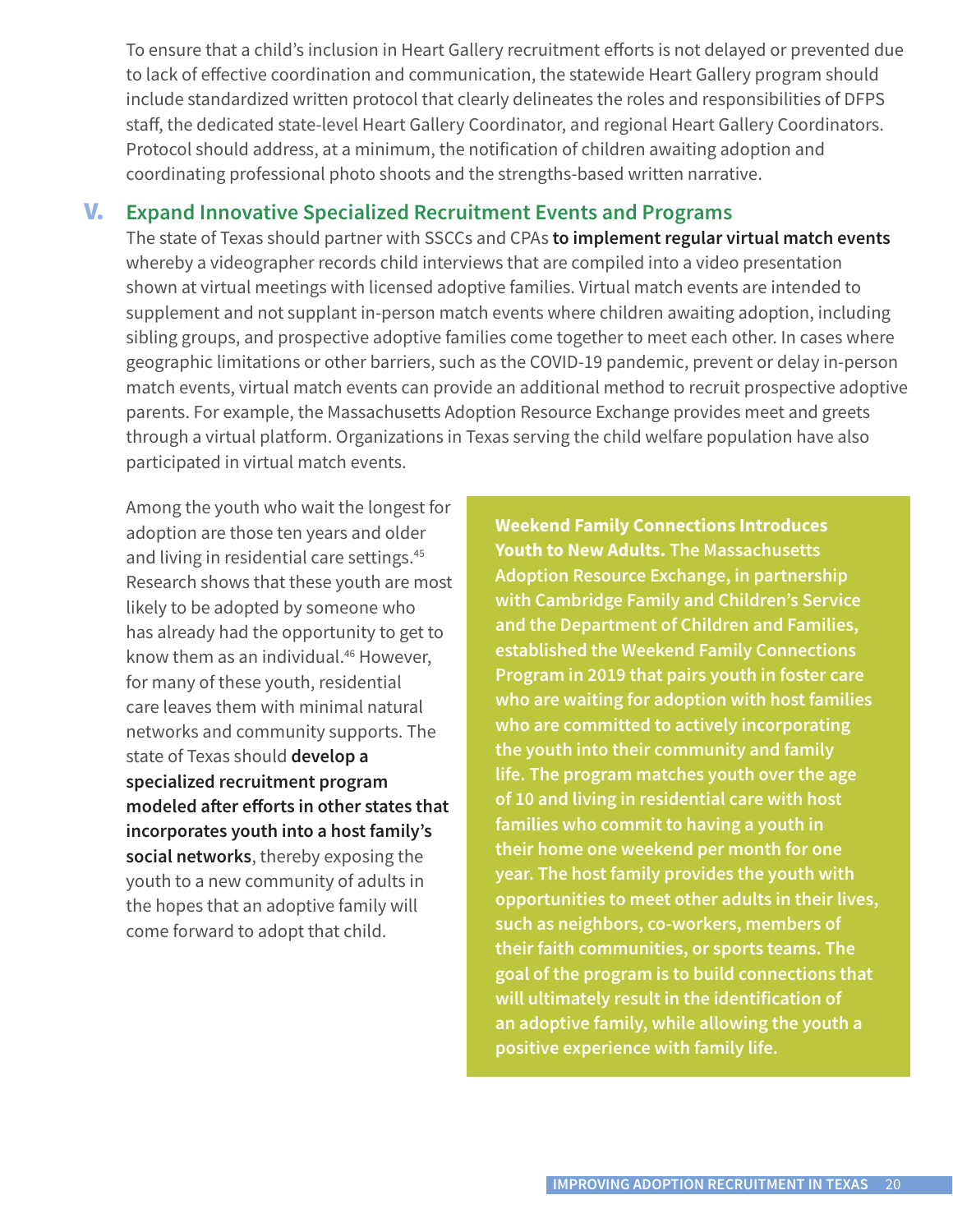Through the Wendy's Wonderful Kids (WWK) program, the Dave Thomas Foundation for Adoption provides funding to hire recruiters dedicated to finding permanent families for children in foster care across the United States and Canada.<sup>47</sup> The program uses an evidence-based, child-focused recruitment model to find the right family for every child.<sup>48</sup> Recruiters work with smaller caseloads of 12 to 15 children to ensure that each child receives necessary time, resources, and support.<sup>49</sup> A fiveyear national evaluation found that older children and those with mental health challenges served by Wendy's Wonderful Kids recruiters are three times more likely to be adopted.<sup>50</sup>

The program began in 2004 with pilots in seven cities.<sup>51</sup> In 2012, the state of Ohio committed to an innovative public-private partnership to implement Wendy's Wonderful Kids statewide.<sup>52</sup> Between 2017 and 2020, the program expanded statewide in Colorado, Kentucky, Louisiana, Michigan, New York, Nevada, North Carolina, Oklahoma, Utah, and Washington.<sup>53</sup> There are Wendy's Wonderful Kids recruiters in select cities in other states, including Texas.<sup>54</sup> Currently, there are three agencies in Texas with WWK recruiters. These include **Arms Wide Adoption Services**, **Helping Hand Home for Children**, and **Upbring**. 55 The state of Texas should **develop a public-private partnership with the Dave Thomas Foundation for Adoption to implement WWK statewide**, like many other states have done.

#### VI. **Coordinate SSCC Activity with Statewide Recruitment**

As the state of Texas transitions from traditional foster care to Community-Based Care, **the state and SSCCs should maximize efforts to coordinate on adoptive parent recruitment goals and strategies**, including TARE and Heart Galleries. Other SSCCs may consider collaborating with BELONG as they work to launch TAP.

#### VII. **Track Data to Measure Recruitment Strategy Success**

The state of Texas should **establish adoptive parent recruitment goals to guide strategies and use performance indicators to measure the success of recruitment efforts**. The state should collaborate with a stakeholder group to establish the goals, performance indicators, benchmark targets, and method for assessment. The state should, at a minimum, track performance data that measures compliance with the requirements that 1) children are registered on the TARE website by the  $60<sup>th</sup>$ day following an Order for Termination of Parental Rights; and 2) potential adoptive parent inquiries receive a written response within 10 working days.

*Research in this publication was generously supported by the Opt Institute, a newly formed national non-profit resource for adoption-focused people and organizations.*



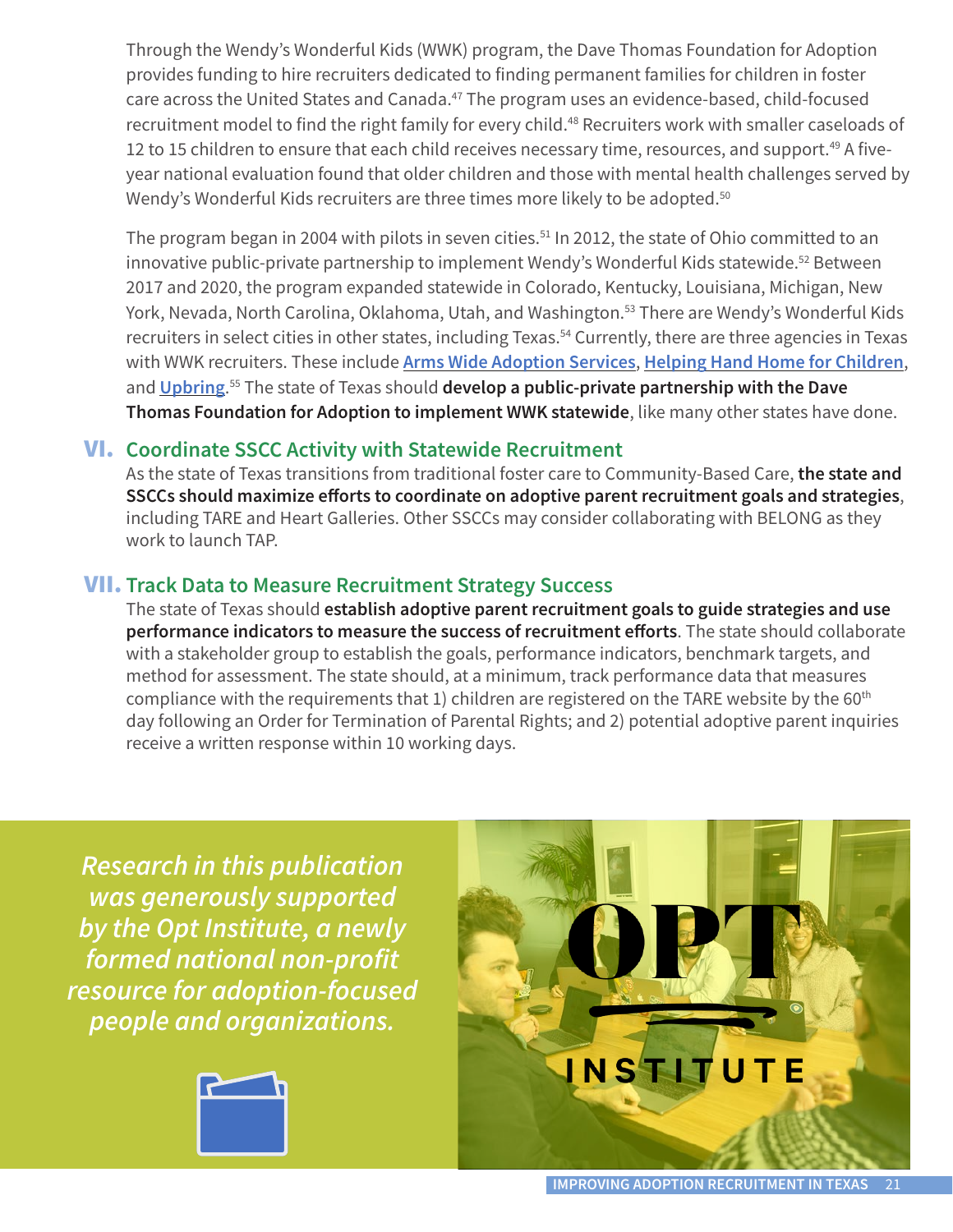

Once a child is registered on TARE they are eligible to be enrolled in additional adoption recruitment opportunities in Texas and nationally

#### **BARRIERS TO SUCCESSFUL RECRUITMENT**

Delay in registering a child on TARE can be a barrier to the child participating in other recruitment opportunities.

Logistical planning can be a **barrier** due to functionality of HG programs in some areas

Referral to a HG program is not standardized and the process is left to caseworker discretion

HG programs have regional variances and not all areas of the state are covered



**EXECUTE:** DFPS staff involved **in adoption recruitment**

run in collaboration with DFPS by

the community.

Heart Gallery programs\* are portrait exhibits and community education/outreach initiatives that feature children in the foster care system who are waiting for adoption. Portraits

> Child's caseworker; Foster and Adoptive Home Development (FAD) staff; regional TARE coordinator; TARE state office staff; HG regional liaison; HG state office liaison; and Faith Based & Community Engagement Specialists

**IMPROVING ADOPTION RECRUITMENT** 22 **IN TEXAS**

**What are Heart Galleries (HG)?** Child is referred to a Heart Gallery **2TEXAS HEART GALLERIES**



Caseworker and HG Coordinator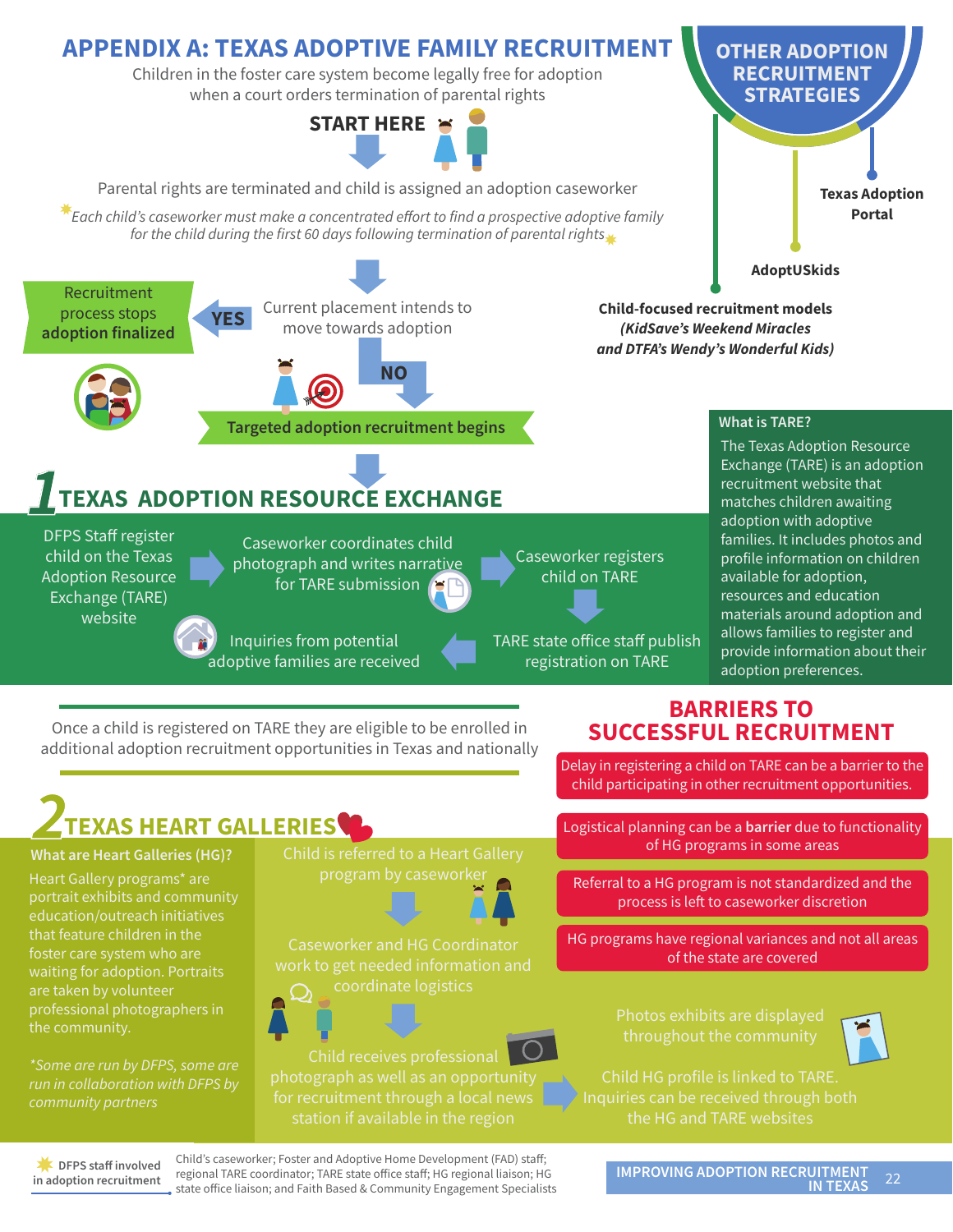# **ENDNOTES**

- 1 Mark E. Courtney and Amy Dworsky, "Midwest Evaluation of the Adult Functioning of Former Foster Youth: Outcomes at Age 19," Chapin Hall Center for Children at the University of Chicago, May 2005.
- 2 DFPS Data Book, https://www.dfps.state.tx.us/About\_DFPS/Data\_Book/Child\_Protective\_Services/Conservatorship/Exits.asp
- 3 DFPS Data Book, https://www.dfps.state.tx.us/About\_DFPS/Data\_Book/Child\_Protective\_Services/Adoption/Children\_Waiting\_ Adoption.asp
- 4 DFPS Data Book, https://www.dfps.state.tx.us/About\_DFPS/Data\_Book/Child\_Protective\_Services/Adoption/Children\_Waiting\_ Adoption.asp
- 5 DFPS Data Book, https://www.dfps.state.tx.us/About\_DFPS/Data\_Book/Child\_Protective\_Services/Adoption/Placements-by\_ Disabling\_Conditions.asp
- 6 DFPS Data Book, https://www.dfps.state.tx.us/About\_DFPS/Data\_Book/Child\_Protective\_Services/Adoption/Placements-by\_ Disabling\_Conditions.asp
- 7 DFPS Data Book, https://www.dfps.state.tx.us/About\_DFPS/Data\_Book/Child\_Protective\_Services/Adoption/Children\_Waiting\_ Adoption.asp
- 8 DFPS CPS Handbook Section 6900 Adoption Preparation and Support Services.
- 9 DFPS CPS Handbook Section 6900 Adoption Preparation and Support Services.
- 10 DFPS CPS Handbook Section 6900 Adoption Preparation and Support Services.
- 11 DFPS CPS Handbook Section 6900 Adoption Preparation and Support Services.
- 12 DFPS CPS Handbook Section 6900 Adoption Preparation and Support Services.
- 13 DFPS CPS Handbook Section 6900 Adoption Preparation and Support Services.
- 14 DFPS CPS Handbook Section 6900 Adoption Preparation and Support Services.
- 15 DFPS TARE Manual, October 2020.
- 16 DFPS TARE Manual, October 2020.
- 17 DFPS TARE Manual, October 2020.
- 18 DFPS TARE Manual, October 2020.
- 19 DFPS TARE Manual, October 2020.
- 20 DFPS TARE Manual, October 2020.
- 21 DFPS CPS Handbook Section 6900 Adoption Preparation and Support Services.
- 22 Key informant interview with DFPS State Office staff, October 5, 2021; Key informant interview with Region 5 Faith Based and Community Engagement Staff, October 11, 2021.
- 23 DFPS CPS Handbook Section 6900 Adoption Preparation and Support Services.
- 24 DFPS TARE Manual, October 2020.
- 25 DFPS CPS Business Plan, Fiscal Years 2021-2022.
- 26 DFPS CPS Business Plan, Fiscal Years 2021-2022.
- 27 DFPS CPS Business Plan, Fiscal Years 2021-2022.
- 28 Key informant interview with BELONG, October 12, 2021.
- 29 DFPS TARE Manual, October 2020.